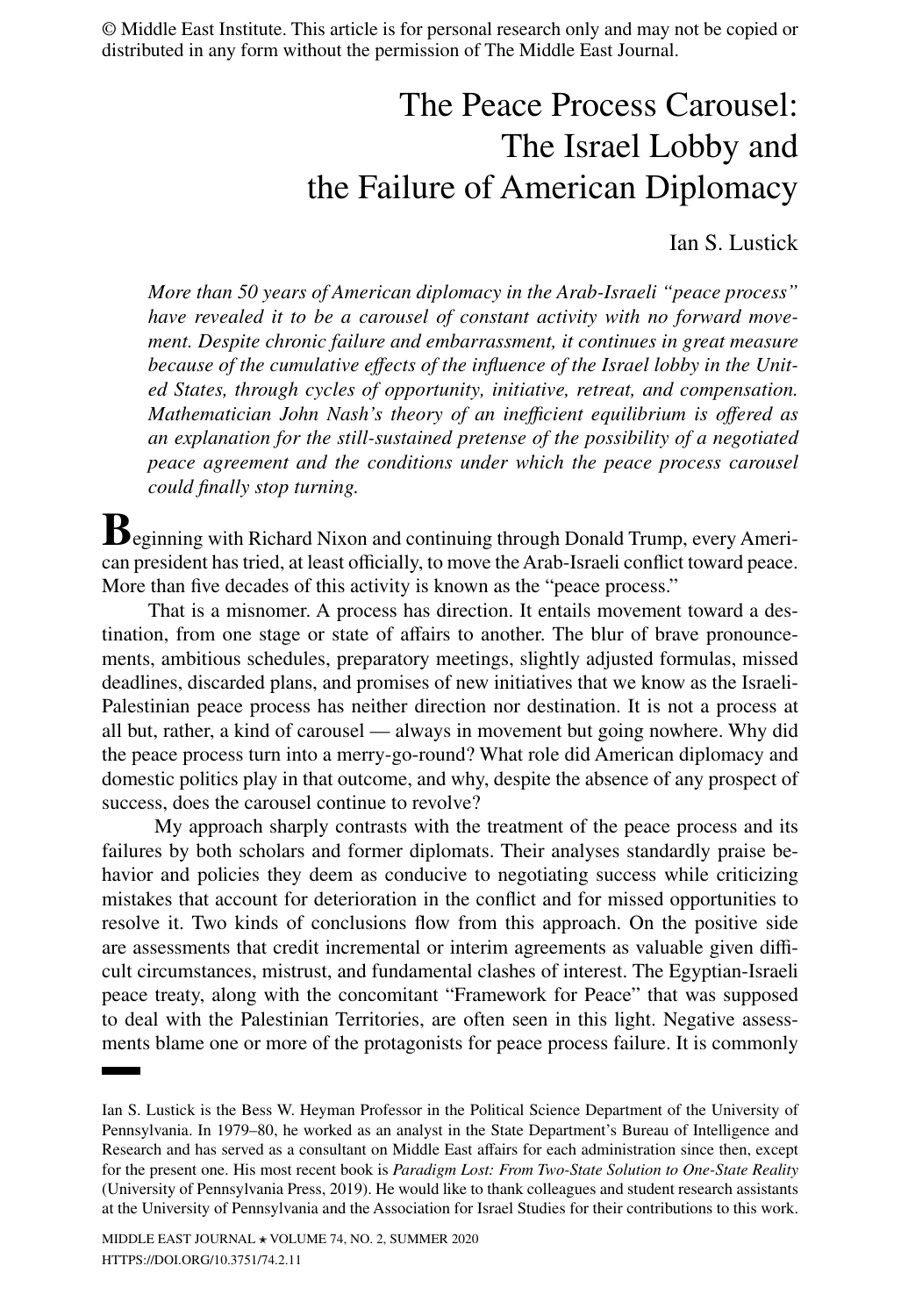asserted, for example, that had the Israeli government not been so intransigent or demanding; had the Palestinians been more realistic, imaginative, or disciplined; had the United States understood the problem correctly and implemented policies based on real American interests and with a sophisticated use of American power; or some combination thereof, an Israeli-Palestinian peace agreement could well have been achieved.<sup>1</sup>

The analysis offered here addresses a different question, for which evaluating the judgments, tactics, and policies of particular Israeli, Palestinian, or American leaders can yield no good answers. I challenge the idea that that there even has been a peace process since the collapse of the second Camp David summit in 2000 or that foreign policy goals, the quality of diplomacy, or how skillfully US resources were used to pursue them, are relevant questions. Instead I seek to explain the sustained pretense of a "peace process" and why that posture has continued despite increasingly embarrassing failures and despite the disappearance of any prospect for success.

I argue that the repeated reappearance of failed efforts to achieve a negotiated solution between Israel and the Palestinians was driven, in large measure, by the effective veto of the Israel lobby over US foreign policy toward Israel and especially toward the Israeli-Palestinian conflict. The cumulative legacy of the lobby's sustained exploitation of domestic political imperatives associated with presidential action on this issue was to increase the difficulty of moving even marginally toward a solution based on territorial compromise. Ironically, perhaps, but effectively, the revolving cycles of the peace process carousel eventually helped destroy any basis for a negotiated settlement. With each revolution of the carousel, the main protagonists — rightwing Israeli governments, American administrations, the Palestinian Authority, and the peace process industry –– were faced with imperatives to trade what they really wanted for what they absolutely needed. What they wanted was either a two-state solution or quiet absorption of Palestinian territories into Israel, while what they absolutely needed was to be protected from international obloquy (in Israel's case) or Israel lobby attacks (in the Americans') or to be assured of necessary economic support (for both Israel and the Palestinians). This is an outcome known to political scientists and economists as a *Nash equilibrium*.

In economics and politics the notion of equilibrium was traditionally associated with positive outcomes. But mathematician John Nash won a Nobel Prize for proving that rational competitors can be trapped into a suboptimal but nevertheless painfully stable predicament. In game theory, this Nash equilibrium is produced by players who recapitulate unsuccessful strategies in a recurring pattern because each knows that to try to get what it really wants will mean risk of an intolerable loss.2 In this article I

1. For examples of both of these types of arguments, see Dennis Ross, *[The Missing Peace: The](https://us.macmillan.com/books/9780374529802)  [Inside Story of the Fight for Middle East Peace](https://us.macmillan.com/books/9780374529802)* (New York: Farrar, Straus and Giroux, 2004); Daniel C. Kurtzer and Scott B. Lasensky, *[Negotiating Arab-Israeli Peace: American Leadership in the Middle](https://www.usip.org/publications/2008/04/negotiating-arab-israeli-peace)  [East](https://www.usip.org/publications/2008/04/negotiating-arab-israeli-peace)* (Washington, DC: United States Institute of Peace, 2008); Daniel C. Kurtzer et al., *[The Peace Puz](https://www.cornellpress.cornell.edu/book/9781501710681/the-peace-puzzle/)[zle: America's Quest for Arab-Israeli Peace, 1989–2011](https://www.cornellpress.cornell.edu/book/9781501710681/the-peace-puzzle/)* (Ithaca, NY: Cornell University Press, 2013).

2. For a technical explanation of the Nash equilibrium, see Charles A. Holt and Alvin E. Roth, "The Nash Equilibrium: A Perspective," Proceedings of the National Academy of Sciences 101, no. 12 (2004): 3,999–4,002. [https://doi.org/10.1073/pnas.0308738101.](https://doi.org/10.1073/pnas.0308738101) I have previously discussed the Nash equilibrium as a metaphor in "The Israeli-Palestinian 'Peace Process': Trapped in a Nash Equilibrium," *Middle East Media Monitor*, April 2, 2014, [www.middleeastmonitor.com/20140402-the](http://www.middleeastmonitor.com/20140402-the-israeli-palestinian-peace-process-trapped-in-a-nash-equilibrium/)[israeli-palestinian-peace-process-trapped-in-a-nash-equilibrium/.](http://www.middleeastmonitor.com/20140402-the-israeli-palestinian-peace-process-trapped-in-a-nash-equilibrium/)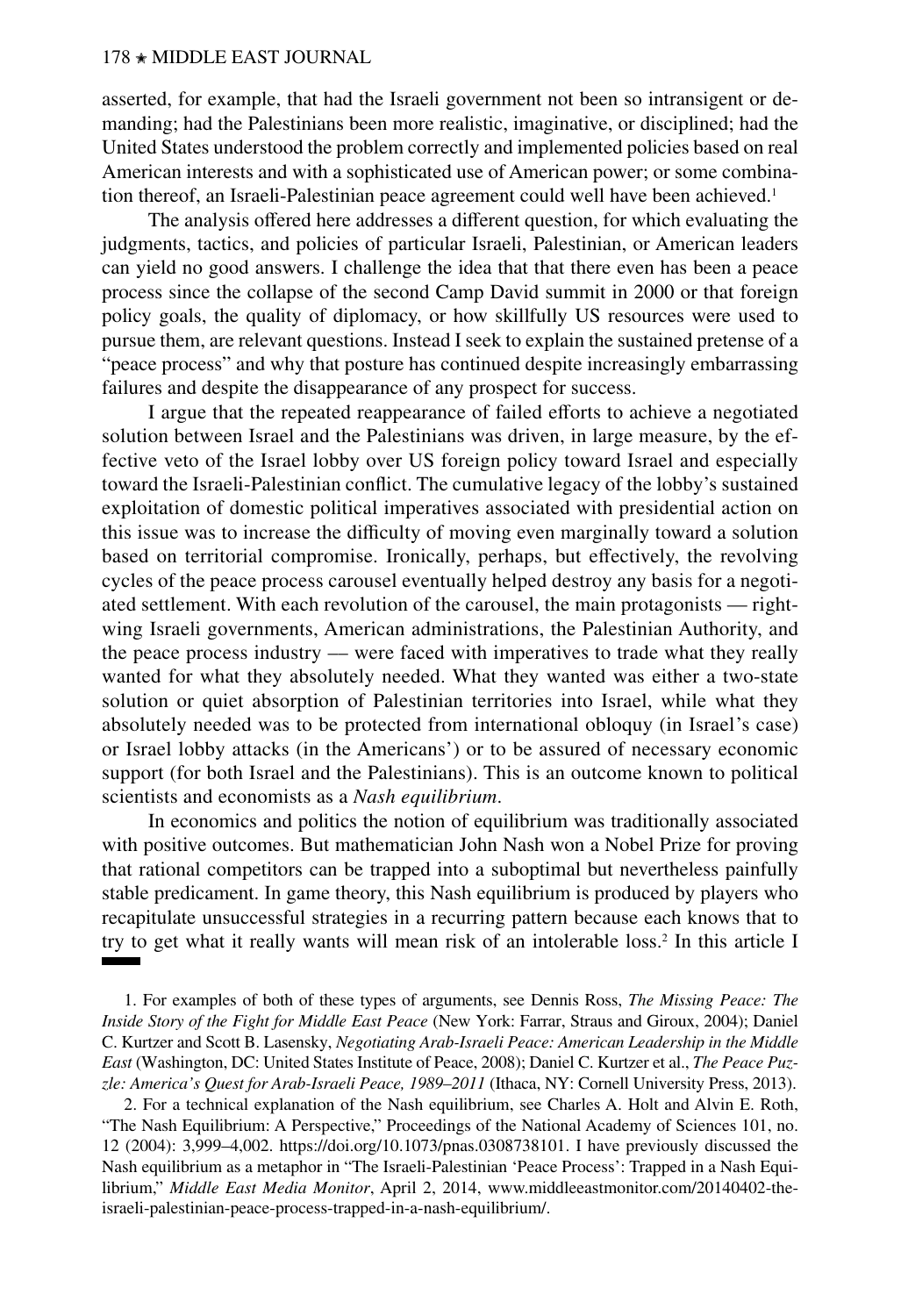examine the Nash equilibrium's implications for understanding US foreign policy toward the Arab-Israeli and especially the Israeli-Palestinian conflict. The development and denouement of diplomacy during the administrations of Richard Nixon, Gerald Ford, Jimmy Carter, and Barack Obama will be analyzed to show how the structure of American politics in general, and the increasing clout of the Israel lobby in particular, locked the US into sequences of Nash equilibrium–conforming behavior.<sup>3</sup> From the point of view of prospects for achieving a negotiated two-state solution, the cumulative consequences of these policy patterns were unintended but pathological, rendering a negotiated peace between Israel and the Palestinians increasingly difficult and ultimately impossible.

I begin with the inauguration of the Arab-Israeli peace process during the Nixon administration. I then show how the growing power of the Israel lobby in the US conveniently if not entirely accurately imagined as the power of the American Israel Public Affairs Committee (AIPAC) — produced cycles of ambition, failure, and increasing obstacles to peace. These cycles continued over four decades. Destruction of the possibility for a negotiated "land-for-peace" deal was not the Israel lobby's goal, even if it may have been the personal preference of some its leaders. Nonetheless, the eventual impossibility of fruitful Israeli-Palestinian negotiations was the result of the lobby's astonishingly successful exploitation of what George Washington warned in his 1796 farewell address was American democracy's dangerous vulnerability to the political influence of any faction with a "passionate attachment" to a foreign country.4

Since the Nixon administration, each of these cycles has moved through four basic phases: *opportunity*, *initiative*, *retreat*, and *compensation*. In the first phase, events in the Middle East produce what appear as an *opportunity* to arrange negotiations based on trading lands captured by Israel in 1967 for peace with its neighbors. In the second phase, an *initiative* is launched, involving intense American efforts that produce some limited results: steps to "disengage forces" or "build confidence" and new signs of either Arab willingness to cooperate with Israel or Israeli agreement to enter negotiations, accept the terms for negotiations, or restrain provocative behavior. In the third phase, pressures of American domestic politics, driven either by the direct efforts of the Israel lobby or anticipatory reactions to its influence, focus attention in Washington on the political risks and costs of diplomacy, leading to *retreat* from the original goals of the initiative. In the final phase, to protect the administration against domestic political attacks for being inadequately supportive of Israel, the initiative is withdrawn, sharply

<sup>3.</sup> Space does not permit analysis of similar cycles of peace during the administrations of Ronald Reagan, George H. W. Bush, Bill Clinton, or George W. Bush. However, since the Israel lobby was weaker during the Nixon, Ford, and Carter administrations than it was subsequently, and since the Obama administration was the most prepared, most committed, and most vigorous in its initial readiness to confront Israeli governments in pursuit of a two-state solution, they pose particularly hard tests of the argument put forward here.

<sup>4.</sup> The locus classicus for the argument that US policy toward Israel confirmed Washington's prognosis of the dangers associated with the absence of countervailing power in foreign policy is George W. Ball and Douglas B. Ball, *[The Passionate Attachment: America's Involvement with Israel, 1947 to](https://www.google.com/books/edition/The_Passionate_Attachment/sZmoMQEACAAJ?hl=en) [the Present](https://www.google.com/books/edition/The_Passionate_Attachment/sZmoMQEACAAJ?hl=en)* (New York: Norton, 1992). Neither Washington, nor the Balls, nor I imagine this dynamic as the result of a sinister interest — whether French, in Washington's time, or Jewish in the contemporary period. The Israel lobby acts effectively and legitimately within an institutional context that greatly amplifies its effects on diplomatic outcomes.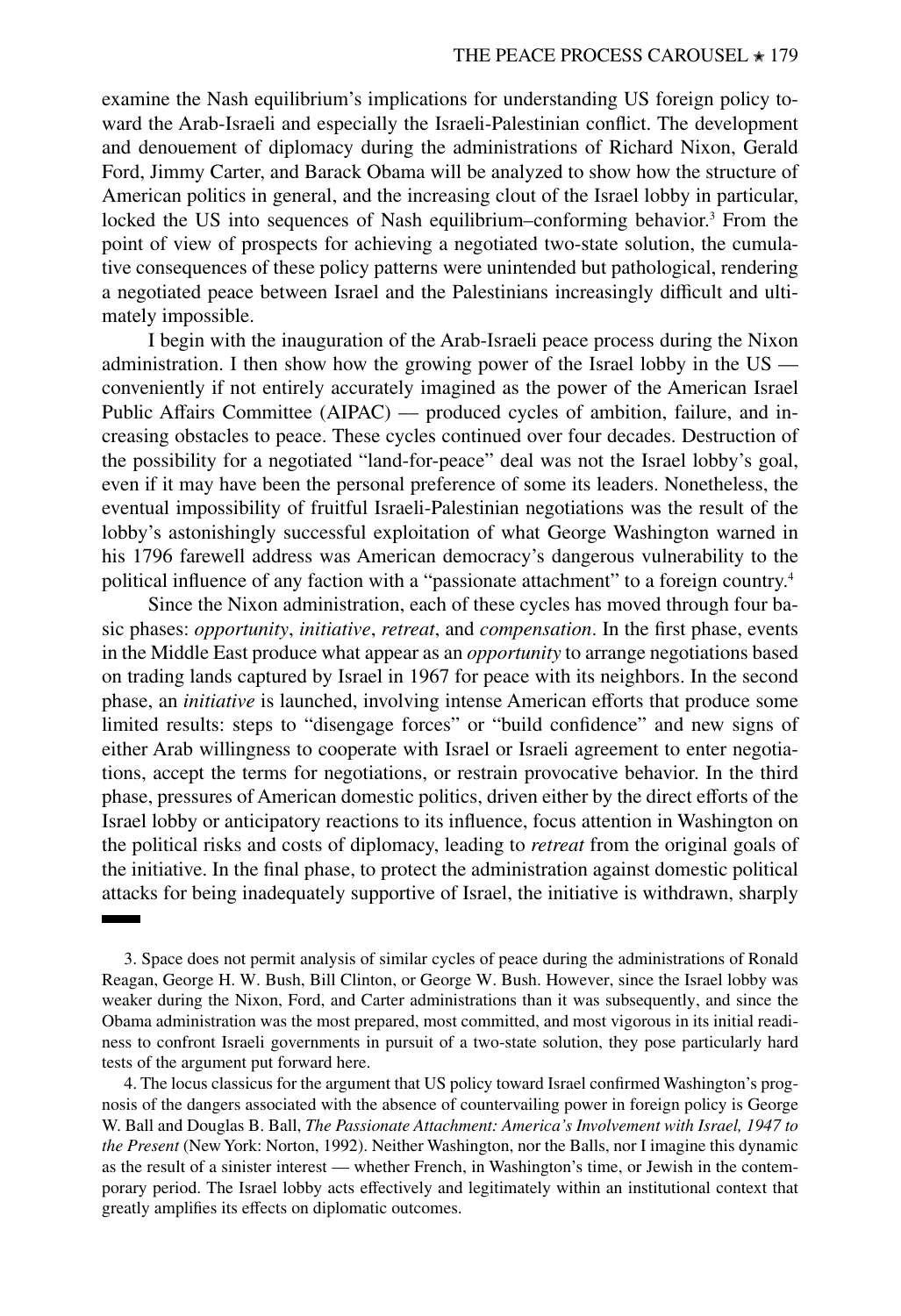curtailed, or declared a failure, while *compensation* is made to Israel in the form of higher levels of aid, more expansive guarantees, and promises that US policy would not again stray beyond stipulated limits.

The consequences of these cycles have hardened the protective cocoon surrounding the task of each successive US president seeking a negotiated peace between Israel and the Palestinians. They also contributed to rapid growth in the power of the Israel lobby –– seen in the context of these cycles to be both crucial (in the eyes of supporters of the Israeli government line in the US) and successful (in the eyes of politicians who repeatedly witnessed the fruitlessness and high political costs of opposing the lobby's positions).

I analyze peace process cycles from the Nixon, Ford, Carter, and Obama administrations. In my view, observers have underestimated the amount of damage done to prospects for peace by the failure of the first and second of these presidents to contend with the power of the Israel lobby before its influence became as great as it did in the 1980s. Examining both the Carter and Obama administrations' peace efforts offers excellent tests of the argument, because both presidents came to the White House with stronger and more personal commitments to achieve a comprehensive peace than any others. I conclude by applying the concept of a Nash equilibrium to explain why, despite repeated failures and absent any genuine expectation of success, what I call the "peace process carousel" continues to revolve.

# *NIXON AND ROGERS, 1969–73*

Shortly after taking office in 1969, Richard Nixon considered prospects for Middle East peace and was not optimistic. Nevertheless, encouraged by Secretary of State William Rogers and Middle East hands at the State Department, and hoping to "head off a 'major war,'" Nixon authorized launching what came to be known as the "Rogers Plan."5 The idea was to work with both the United Nations and the Soviet Union to encourage Israel and Egypt to make peace based on Israeli withdrawal from a largely demilitarized Sinai Peninsula as well as general language about an eventual solution to the Palestinian refugee problem between Israel and Jordan, with the possibility of mutually agreeable border adjustments in the West Bank. The unity government in Israel, under Prime Minister Golda Meir but including right-wing minister without portfolio Menachem Begin, rejected the Rogers Plan outright, and the effort failed.

Soon, however, a bloody "War of Attrition" along the 1967 cease-fire lines increased in ferocity, creating incentives for Israel to entertain American peacemaking efforts. Suffering heavy casualties from Egyptian artillery bombardment of positions along the Suez Canal, and facing massive and direct Soviet intervention that blocked air raids on Egypt, Israel's position softened. Israel wanted Phantom jets from the United States, but it now also wanted an end to the casualties. This gave the Nixon administration, and in particular Rogers and Assistant Secretary of State for Near East Affairs Joseph Sisco, a genuine sense of *opportunity* –– some room to maneuver Israel and the Arab states toward peace.

<sup>5.</sup> William B. Quandt, *[Decade of Decisions: American Policy toward the Arab-Israeli Conflict,](https://books.google.com/books?id=5CgBKRxP3twC) [1967–1976](https://books.google.com/books?id=5CgBKRxP3twC)* (Berkeley: University of California Press, 1977), 83.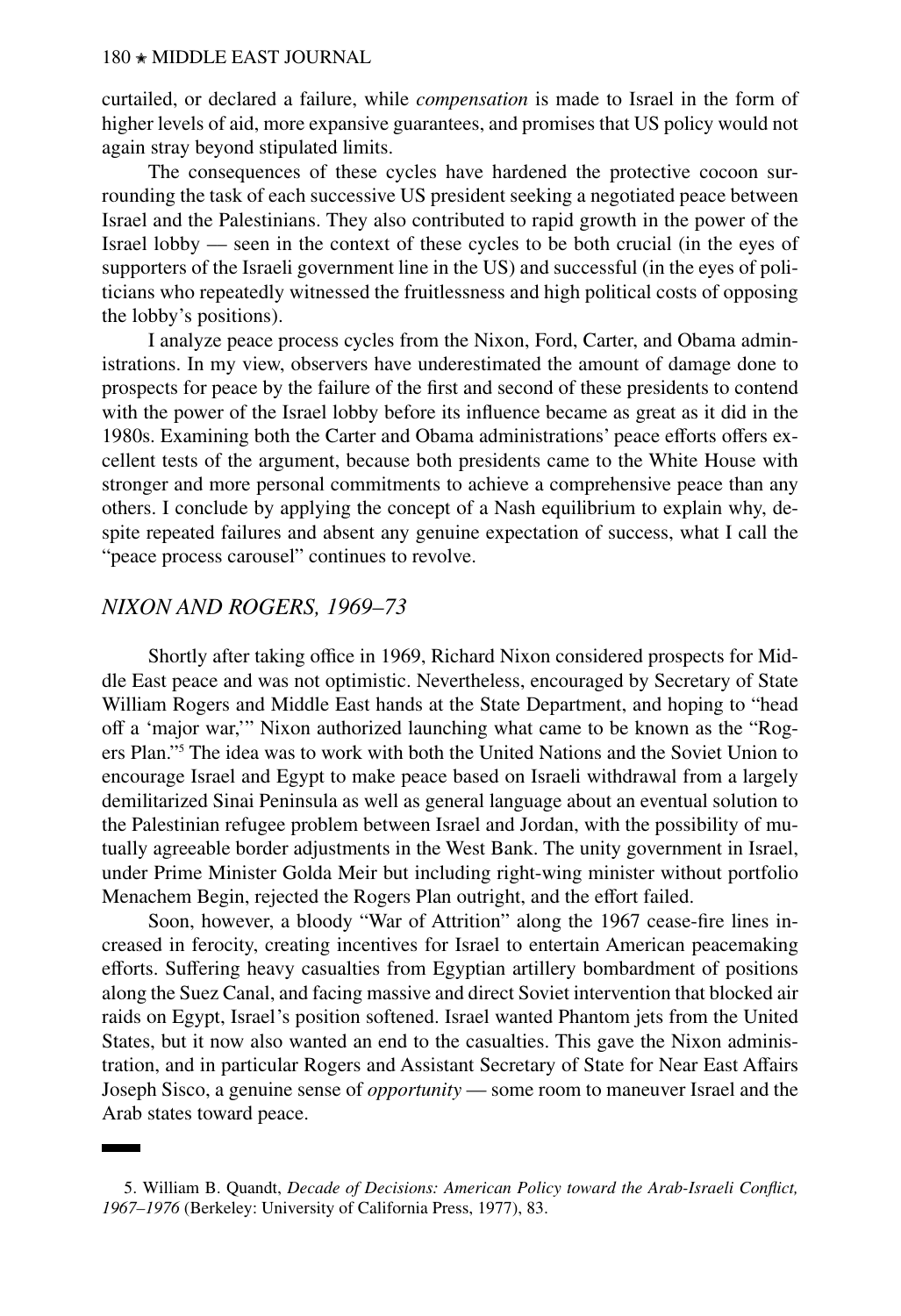While dropping the more ambitious aspects of the Rogers Plan, US diplomats pressured Israel to accept a cease-fire along the canal, conditional on its endorsement of UN Security Council Resolution 242 and its principle of land for peace. The effort continued in 1971 to move from cease-fire to peace, mainly in the form of strong backing by Rogers for Egyptian president Anwar al-Sadat's proposal for an interim Israeli withdrawal from the east bank of the canal and from a slice of western Sinai. In return, Egypt would reopen the canal, rebuild the cities along its western side, and agree to substantial limits on military deployments within the zone evacuated by Israel.<sup>6</sup>

In the third phase, *retreat*, strong pressures emerged in the US to deprive Rogers of the presidential backing he needed to persuade Israel to proceed with at least some version of an interim agreement. Referring to the "omnipotent Israel lobby," journalist Seymour Hersh described "Israeli officials and leaders of the Jewish community in the United States" as "up in arms against what they perceived as the pro-Arab bias of Rogers and Sisco."7 In his memoir Nixon complained that he had wanted to push forward strongly on the Rogers initiatives but that he and National Security Advisor Henry Kissinger ultimately agreed that "the political problems were too difficult . . . [and that] the problem with the Israelis in Israel was not nearly as difficult as the Jewish community here . . ."<sup>8</sup> Kissinger himself reported that Nixon's "complaints about the pro-Israel lobby" were a main topic of conversation at a National Security Council meeting in July 1971.<sup>9</sup> That October, 78 senators sponsored a resolution, circulated by the Israel lobby a week earlier, calling for immediate shipment of currently withheld Phantom jets to Israel.<sup>10</sup>

The fourth phase, *compensation*, featured not only the delivery of 52 additional Phantoms but a large-scale increase in overall US aid to Israel through measures sponsored by the senators closest to the Israel lobby at that time, Jacob Javits and Henry "Scoop" Jackson, a Republican from New York and a Democrat from Washington, respectively. Between 1970 and 1973 annual American economic aid to Israel tripled compared to pre-1970 levels; military aid levels increased nearly tenfold. Contrary to Nixon's own belief, some senior American officials began publicly endorsing the lobby's argument — that Israel would be enabled to make concessions only by making it stronger militarily.<sup>11</sup>

<sup>6.</sup> William B. Quandt, *[Peace Process: American Diplomacy and the Arab-Israeli Conflict since](https://www.brookings.edu/book/peace-process/)  [1967](https://www.brookings.edu/book/peace-process/)* (Washington, DC: Brookings Institution Press, 1993), 65–93; Elie Podeh, *[Chances for Peace:](https://utpress.utexas.edu/books/podeh-chances-for-peace) [Missed Opportunities in the Arab-Israeli Conflict](https://utpress.utexas.edu/books/podeh-chances-for-peace)* (Austin: University of Texas Press, 2015), 93–121; *[RN: The Memoirs of Richard Nixon](https://www.simonandschuster.com/books/RN/Richard-Nixon/9781476731834)* (New York: Touchstone, 1978), 787.

<sup>7.</sup> Seymour M. Hersh, *[The Price of Power: Kissinger in the Nixon White House](https://www.simonandschuster.com/books/PRICE-OF-POWER/Seymour-Hersh/9780671506889)* (New York: Summit Books, 1983), 408.

<sup>8.</sup> Nixon, *RN*, 787. Kissinger's use of the Israel lobby's influence to discourage Nixon from strongly supporting Rogers can here be understood as partially driven by jealousy toward Rogers and Kissinger's determination not to permit success for a plan that entailed US-Soviet partnership. For more, see Teresa Fava Thomas, *[American Arabists in the Cold War Middle East, 1946–75: From Oriental](https://www.cambridge.org/core/books/american-arabists-in-the-cold-war-middle-east-194675/923D25D5EF8E91B322BFBD072EC16EB8)[ism to Professionalism](https://www.cambridge.org/core/books/american-arabists-in-the-cold-war-middle-east-194675/923D25D5EF8E91B322BFBD072EC16EB8)* (London: Anthem Press, 2016), 135–62.

<sup>9.</sup> Henry Kissinger, *[White House Years](https://www.simonandschuster.com/books/White-House-Years/Henry-Kissinger/9781451636437)* (Boston: Little Brown, 1979), 1,285.

<sup>10.</sup> John W. Finney, "78 Senators Ask Phantom Jets for Israel," *New York Times*, October 16, 1971, <https://nyti.ms/2XHayYD>.

<sup>11.</sup> For Kissinger's adoption of this point of view, at this particular time, see Edward R. F. Sheehan, *[The Arabs, Israelis, and Kissinger: A Secret History of American Diplomacy in the Middle East](https://books.google.com/books/about/The_Arabs_Israelis_and_Kissinger.html?id=-LptAAAAMAAJ)* (New York: Reader's Digest Press, 1976), 19–21; Quandt, *Decade of Decisions*, 83.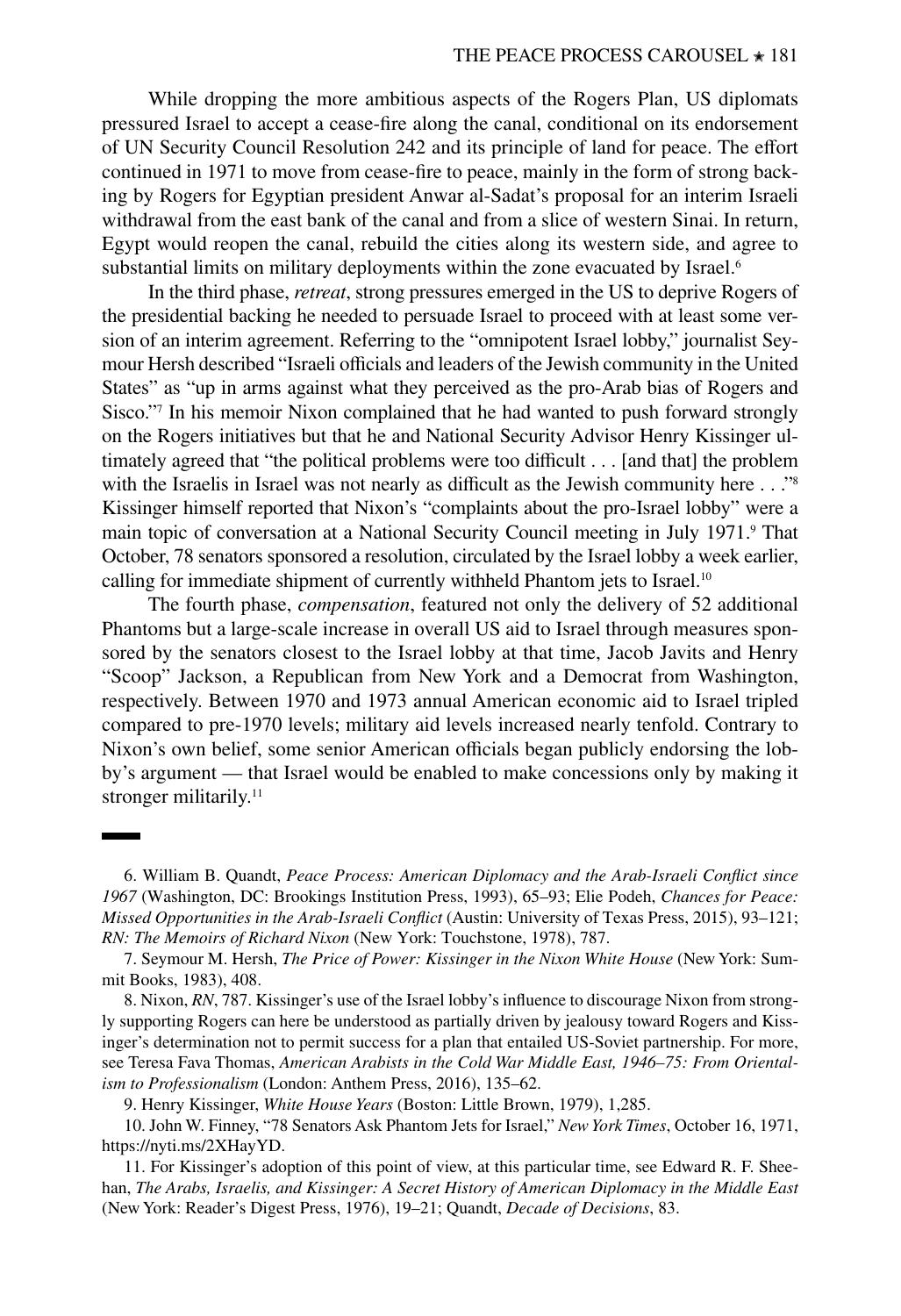Confidence in the continuation of Washington's forbearance and support freed Prime Minister Meir to adopt politically convenient "tough" postures by rejecting Sadat's and other initiatives. According to Hersh's detailed consideration of this episode, Meir rejected Rogers's entreaties because she "knew" that "Nixon would not provoke a fight with American Jews (and potential campaign contributors) by punishing Israel for not negotiating."12

## *NIXON AND KISSINGER, 1973–74*

*Opportunity* came again on October 6, 1973, the day of Yom Kippur, a solemn Jewish holiday of self-reflection and repentance. With the Egyptian-Syrian attack on Sinai and the Golan Heights, President Anwar al-Sadat of Egypt had finally delivered the shock he had promised so many times and that most observers had ceased to believe. The target of these attacks was not Israel, but Israeli positions in territories it occupied in 1967. Their purpose was to inflict enough pain to trigger Israeli willingness to trade land for peace, and enough instability to push Washington toward making serious efforts to achieve that objective. By the end of two days of fighting, Israel had already lost 35 of its frontline warplanes. Israeli leaders were "close to panic," according to Henry Kissinger, and pleaded for the US to resupply urgently needed items.<sup>13</sup>

This desperation created *initiative*. Richard Nixon and Kissinger (now secretary of state) shifted from complacency to the viewing the Arab-Israeli conflict as a threat to American interests. Kissinger now saw Israeli overconfidence, not insecurity, as an impediment to successful peace negotiations.<sup>14</sup> According to one account, "In keeping with [Kissinger's] early perception that the war must be used to promote a settlement, Kissinger decided to withhold major deliveries to Israel so long as the Russians exercised restraint and so long as he hoped that Sadat would accept a ceasefire."15

Kissinger's general belief was that for states to compromise they first must suffer. Thus Israel, the victor in 1967, could be moved toward peace only in the aftermath of "a terrible and debilitating spasm of war."16 Nixon agreed and did not want "this thing" hanging "over for another four years."<sup>17</sup> Although Kissinger himself has strenuously denied that he sought to squeeze Israel by delaying deliveries, the consensus of analysts and observers is that he did exactly that. Certainly the streaming arrival of enormous US cargo planes, clearly visible over Tel Aviv, made Israel's reliance on American aid clear to all.<sup>18</sup>

12. Hersh, *Price of Power*, 408.

13. Henry A. Kissinger, *[Years of Upheaval](https://www.simonandschuster.com/books/Years-of-Upheaval/Henry-Kissinger/9781451636475)* (Boston: Little Brown, 1982), 495.

14. See Kissinger, *Years of Upheaval*, 451, 455, 466–67; Quandt, *Decade of Decisions*, 129.

15. Sheehan, *Arabs, Israelis, and Kissinger*, 33.

16. Tad Szulc, *[The Illusion of Peace: Foreign Policy in the Nixon Years](https://books.google.com/books/about/The_Illusion_of_Peace.html?id=JDN3AAAAMAAJ)* (New York: Viking Press, 1978), 734.

17. Kissinger, *Years of Upheaval*, 468.

18. On the debate over the degree of Kissinger's manipulation of the timing of aid as a diplomatic tool, see Walter Z. Laqueur, "Kissinger and the Yom Kippur War," *Commentary* (Sept. 1974), [www.](http://www.commentarymagazine.com/articles/walter-laqueur/kissinger-the-yom-kippur-war/) [commentarymagazine.com/articles/walter-laqueur/kissinger-the-yom-kippur-war/](http://www.commentarymagazine.com/articles/walter-laqueur/kissinger-the-yom-kippur-war/); William B. Quandt, ["Kissinger and the Arab-Israeli Disengagement Negotiations,](http://www.jstor.org/stable/24356473)" *Journal of International Affairs* 29, no. 1 (Spring 1975): 33–38; Szulc, *Illusion of Peace*, 735–38; Motti Golan, *[The Secret Conversations](https://www.google.com/books/edition/The_Secret_Conversations_of_Henry_Kissin/yUhmtQAACAAJ?hl=en)  [of Henry Kissinger: Step-by-Step Diplomacy in the Middle East](https://www.google.com/books/edition/The_Secret_Conversations_of_Henry_Kissin/yUhmtQAACAAJ?hl=en)*, trans. Sol Stern and Ruth Geyra Stern (New York: New York Times Book Company, 1976).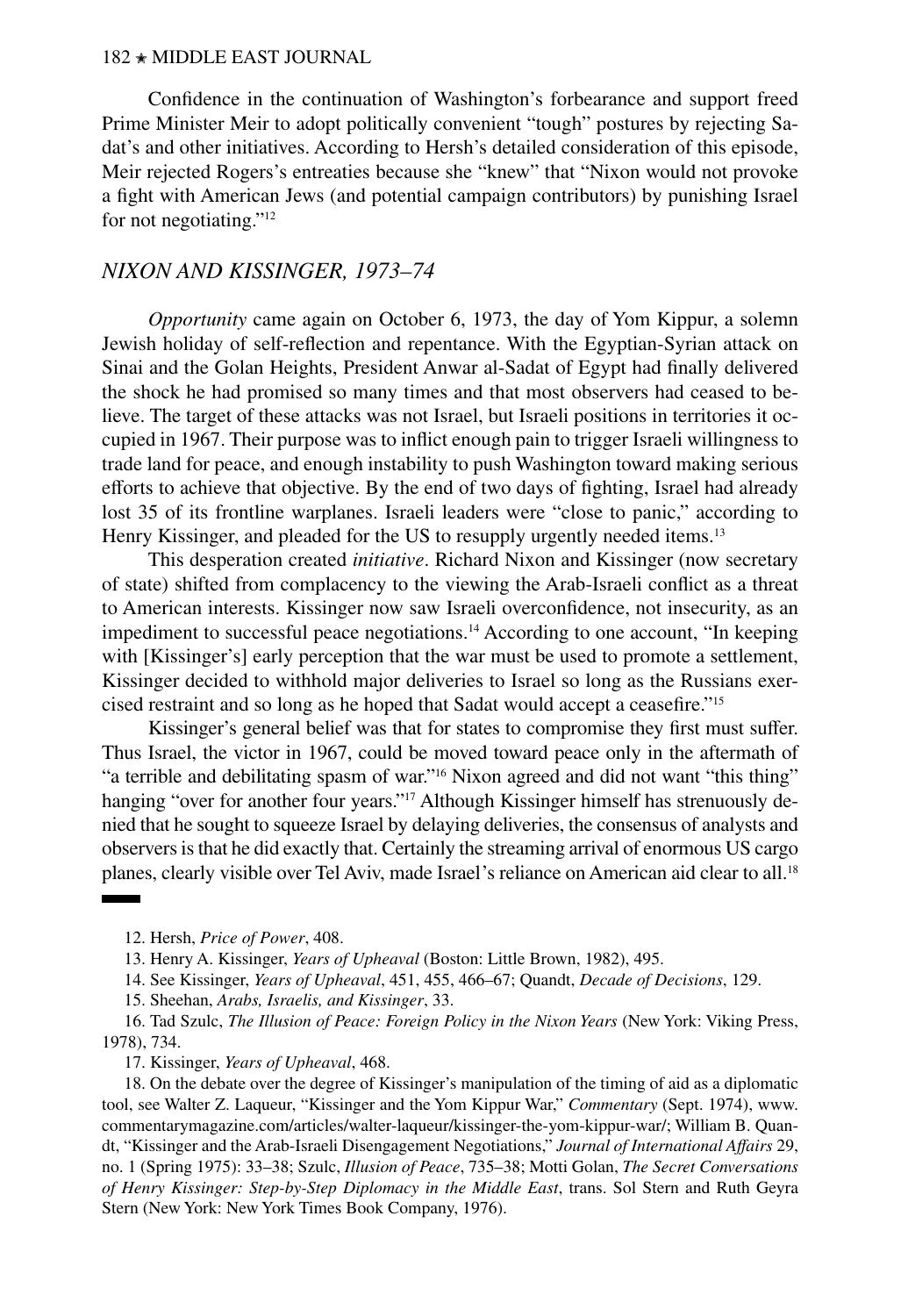Kissinger's plans for postwar diplomacy were threatened when Israeli forces under General Ariel Sharon crossed the canal and moved south to surround and destroy Egypt's Third Army. In addition to infuriating the Union of Soviet Socialist Republics, which promised to intervene to protect the Third Army, the humiliation that Sharon was poised to inflict on Sadat threatened Kissinger's strategy of using a frightened mood in Israel to end its government's opposition to withdrawals from territory occupied in 1967. Faced with heavy losses on the battlefield, demonstration of the country's utter dependence on American resupply, and the specter — raised by Kissinger — of a Cuban Missile–type crisis between the US and the USSR for which Israel could be blamed, the Israeli cabinet voted to accept American terms for a cease-fire. That required Israel to spare the Egyptian Third Army; to support UN Security Council Resolution 338, which called for implementing Resolution 242 "in all its parts;"19 and to attend an international peace conference to be hosted by the US and the USSR. In December 1973, the peace conference was convened in Geneva. Syria was invited but declined to attend. Nothing substantive resulted from the meeting, but it was the first time that leaders of Israel, Egypt, and Jordan met publicly to talk about a comprehensive peace. For that reason Kissinger regarded it as "a major step forward" — the beginning of a "peace process."<sup>20</sup>

In Israel, domestic politics were unsettled. Golda Meir had resigned the premiership, and a devastating report on the Yom Kippur War disaster had forced out several generals. In this context, Kissinger resurrected the Rogers Plan: a series of interim agreements brokered by US diplomats that would lead to a comprehensive peace settlement. American policy focused on achieving Israeli withdrawal from a significant portion of Sinai, permitting Egypt to reopen the Suez Canal, establishing a buffer zone between Israeli and Egyptian forces, and building confidence toward larger withdrawals and a more comprehensive peace agreement.<sup>21</sup>

# *FORD AND KISSINGER, 1974–77*

But Israel stonewalled. Months of "niggling" negotiating tactics frustrated both Kissinger and his new boss, President Gerald Ford, who ascended to the presidency after Nixon's 1974 resignation.<sup>22</sup> In March 1975, Ford registered his personal disappointment in a strongly worded letter to the Israeli leadership. Insisting on more flexibility, Ford warned that the United States was unwilling to finance a stalemate when its important interests were involved, and threatened to "drastically reassess" policy. Kissinger met with veteran members of the foreign policy establishment (e.g., Council on Foreign Relations chair John McCloy, former under secretary of state Averell Harriman, former ambassador to the United Nations George Ball, former national security advisor McGeorge Bundy, and former secretary of state Dean Rusk) who described three options: Option 1 would move directly to a reconvened Geneva conference. In this setting, the US would cooperate with the Soviet Union to push hard for a com-

<sup>19.</sup> UN Security Council, Resolution 338, S/RES/338 (October 22, 1973), [https://undocs.org/S/](https://undocs.org/S/RES/338(1973)) [RES/338\(1973\).](https://undocs.org/S/RES/338(1973))

<sup>20.</sup> Kissinger, *Years of Upheaval*, 798.

<sup>21.</sup> Golan, *[Secret Conversations of Henry Kissinger](https://books.google.com/books?id=TI27AAAAIAAJ)*, 144–252; Quandt, *Peace Process*, 141–63.

<sup>22.</sup> Sheehan, *Arabs, Israelis, and Kissinger*, 163. For an insider account of Israeli stonewalling as a long-term strategy, see "[Trying to Sell the Deal](http://content.time.com/time/magazine/article/0,9171,917867,00.html)," *Time*, September 22, 1975, p. 34.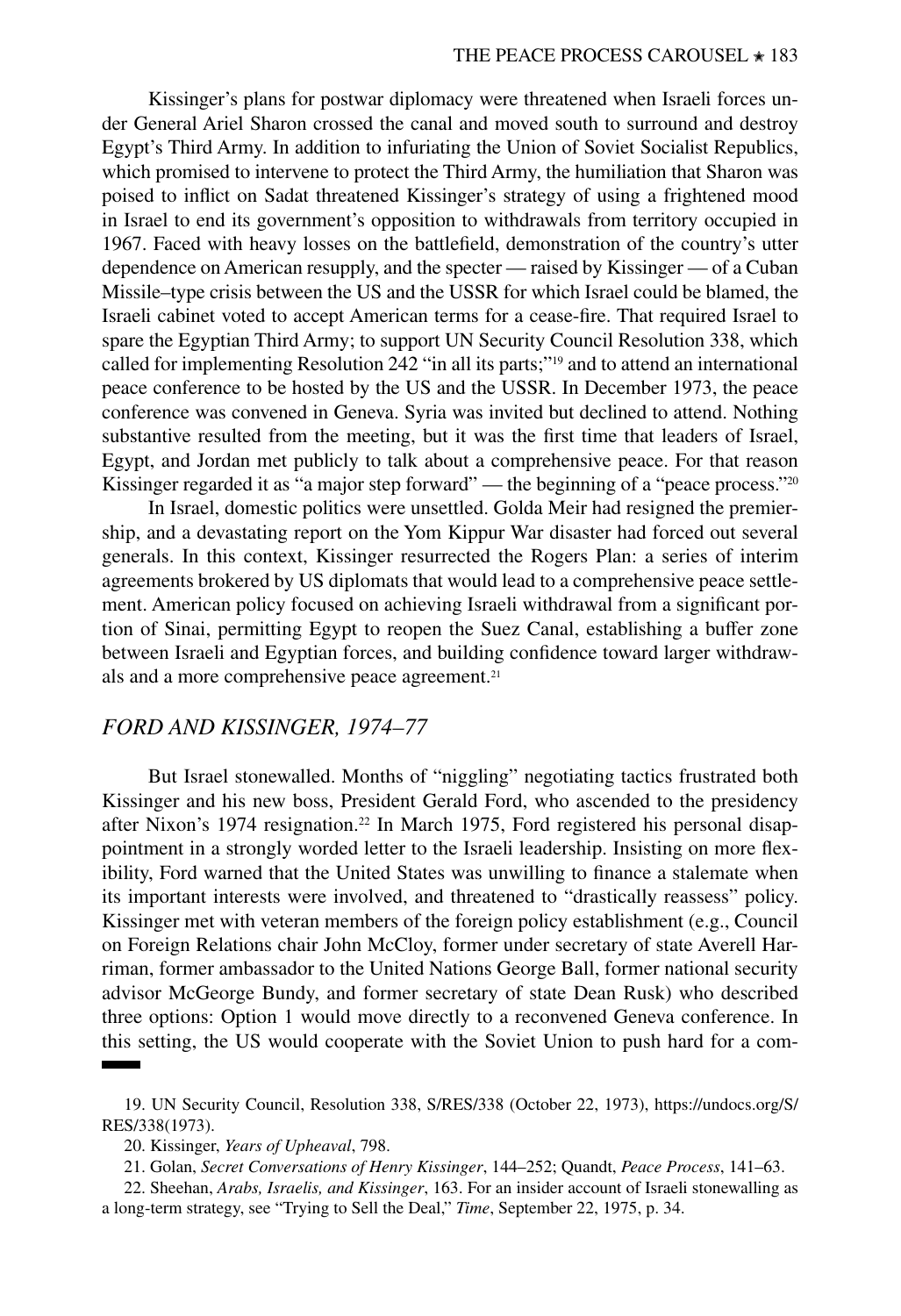prehensive settlement based on near total Israeli withdrawals on all fronts and official peace treaties between Israel and its neighbors. Option 2 would be to pursue a separate Egyptian-Israeli settlement. Option 3 would be to return to the step-by-step approach. The elder statesmen unanimously recommended Option 1.<sup>23</sup>

Clear indications that the administration intended to adopt Option 1 and move toward a comprehensive settlement triggered the third phase in the carousel cycle, *retreat*, after powerful mobilization by the Israel lobby against the plan. The lobby's mobilization against the plan to pressure Israel, and against Kissinger personally, was ferocious. Despite references to the destruction of members of his family by the Nazis, he was portrayed as a traitor, using his Jewishness to hurt Israel.<sup>24</sup>

The most impressive and important of the lobby's moves to block Option 1 was AIPAC's organization of a letter delivered to President Ford on May 22, 1975, signed by 76 senators,<sup>25</sup> that "shockingly undercut" the administration's reassessment.<sup>26</sup> Among other things it described US "national interests" as requiring that America "stands firmly with Israel in the search for peace in future negotiations."<sup>27</sup> Despite his personal irritation with the letter, to protect his chances for reelection in 1976, Ford remained silent and abandoned Option 1.

Washington next turned from sticks to carrots and moved to phase four, *compensation*. Thanks to the Israel lobby's influence, Israeli tactics of stalemate and delay were rewarded by positive American responses to a list of "unbelievable" Israeli demands.<sup>28</sup> One Kissinger aide described them as "mind-boggling" and "simply incredible."29 In his book about the Middle East negotiations led by Kissinger, journalist Edward Sheehan titled the chapter dealing with Washington's response "Cornucopia." Taken together, Sheehan observed, American compensation commitments to Israel following the failed "reassessment" amounted to "a formal political and military alliance between Israel and the United States . . . [granting] Israel an outright veto over future American policy in the Middle East."30 To reach what was called the Sinai II agreement in September 1975, while trying (unsuccessfully) to protect President Ford's reelection campaign from accusations that he was not sufficiently friendly toward Israel, the president and Kissinger straitjacketed US policy in the Middle East for decades to come by signing a veritable "marriage contract" between the two countries.<sup>31</sup>

<sup>23.</sup> Sheehan, *Arabs, Israelis, and Kissinger*, 158–83. Chapter 12 of this book offers the best available account of the "reassessment" and the fate of the recommendations arising from it.

<sup>24.</sup> Sheehan, *Arabs, Israelis, and Kissinger*, 173.

<sup>25.</sup> On AIPAC's role in drafting and circulating this letter, and in pressing senators to sign it, see Edward Tivnan, *[The Lobby: Jewish Political Power and American Foreign Policy](https://books.google.com/books/about/The_Lobby.html?id=Sp8a_fv6Cv8C)* (New York: Simon and Schuster, 1987), 88–90.

<sup>26.</sup> Steven L. Spiegel, *[The Other Arab-Israeli Conflict: Making America's Middle East Policy,](https://press.uchicago.edu/ucp/books/book/chicago/O/bo5953649.html) [from Truman to Reagan](https://press.uchicago.edu/ucp/books/book/chicago/O/bo5953649.html)* (Chicago: University of Chicago Press, 1985), 296.

<sup>27.</sup> *[A Time to Heal: The Autobiography of Gerald R. Ford](https://books.google.com/books/about/A_Time_to_Heal.html?id=FvV4AAAAMAAJ)* (New York: Harper and Row, 1979), 287. 28. Ford, *Time to Heal,* 188.

<sup>29.</sup> Sheehan, *Arabs, Israelis, and Kissinger*, 178, 190. Kissinger's desperation to portray himself as someone "the pro-Israel community" could rely on is evident in his June 1975 remarks to 18 Jewish leaders in New York City, published as "Kissinger Memorandum: 'To Isolate the Palestinians,'" *MERIP Reports* no. 96 (May 1981): 24–30. <https://doi.org/10.2307/3011393>.

<sup>30.</sup> Sheehan, *Arabs, Israelis, and Kissinger*, 178.

<sup>31.</sup> Sheehan, *Arabs, Israelis, and Kissinger*, 194.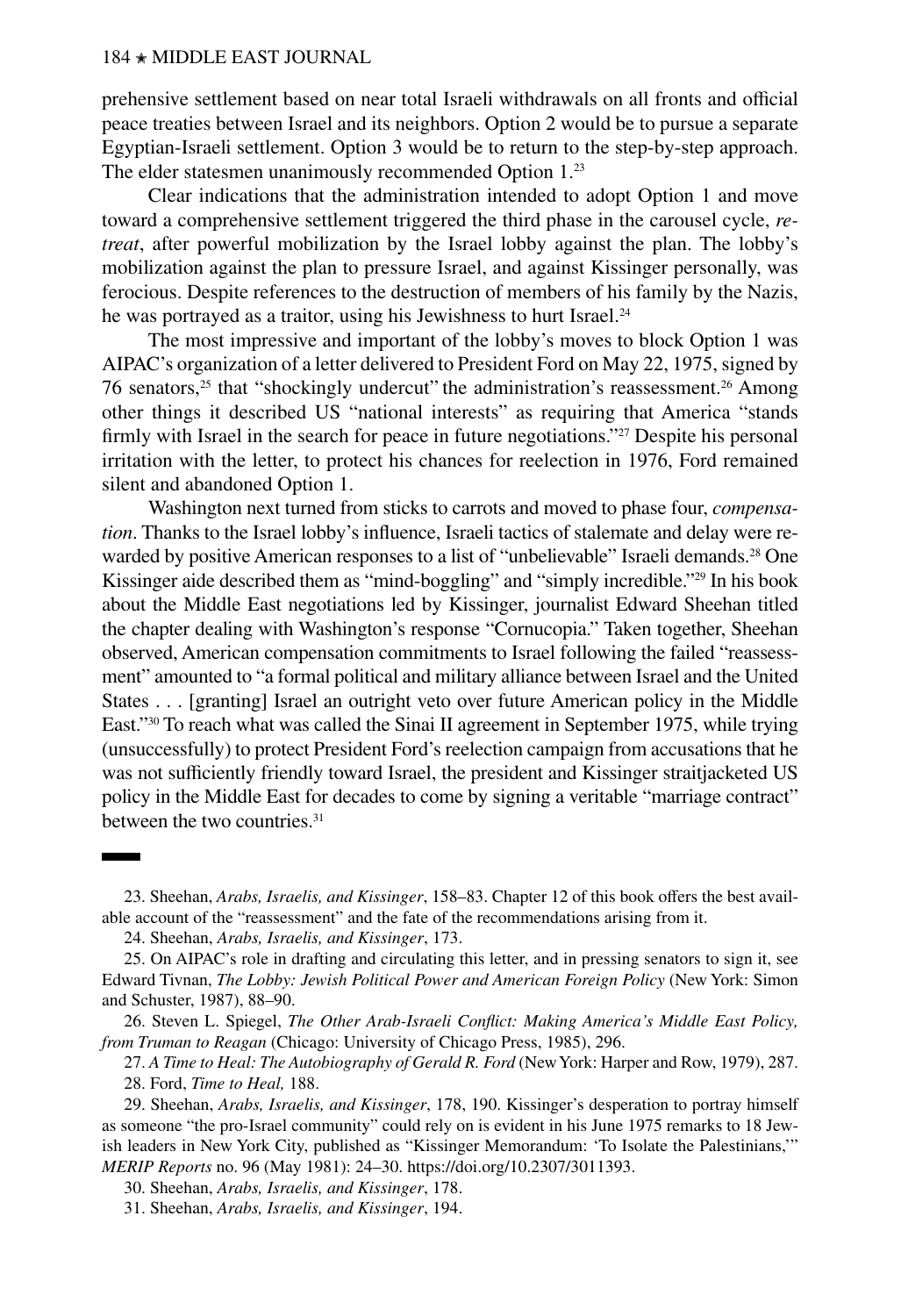While annual subsidies granted to Israel secured the country against military and economic pressure, a sweeping collection of US political, economic, military, and diplomatic commitments removed almost any need for Israeli leaders to concern themselves with US or international efforts to move toward peace. Most of these promises were made in a US-Israeli memorandum of understanding signed on September 1, 1975.32 The US promised F-16 fighters, reserve oil supplies, to consult with Israel if threatened by a world power, and to insist that Egypt implement its commitment regardless of Israel's progress toward peace with other Arab countries. Diplomatically, the US renounced any further effort to achieve a disengagement agreement between Israel and Jordan. More importantly, the US agreed not to recognize or negotiate with the Palestine Liberation Organization (PLO), which had been recognized as the representative of the Palestinian people, unless it recognized Israel's right to exist and accepted Security Council Resolutions 242 and 338.33 Indeed, the US effectively abjured *any* diplomatic initiatives to resolve the Arab-Israeli dispute that were not preapproved by the Israeli government.

The US once again rewarded Israel extravagantly for its minimal cooperation. To fulfill its commitments to Israel under the terms of Sinai II, the US provided Israel with \$1.7 billion in 1977 and \$1.8 billion in 1978.<sup>34</sup> In effect these were massive real estate transactions. The US paid Israel for each slice of Sinai it evacuated.<sup>35</sup> Even more significantly, the 1975 disengagement agreements sidelined the core Palestinian issue and pushed Egypt toward a separate peace, thereby isolating it from Syria and the rest of the Arab world. This effectively ended the Geneva process, squelched tentative US efforts to achieve an accommodation between Israel and Jordan regarding the key question of the future of the West Bank, and removed the weight of Egyptian military capacity from the political calculus of Israeli leaders and the Israeli public.36

Driven by the influence of the Israel lobby, the US had completed another cycle, from opportunity, to initiative, to retreat, and then to compensation. The Israeli political class was thereby denied precisely the opportunity it needed to learn how high would be the long-term costs of delay, of politically convenient policies "to decide not to decide,"37 and of diplomatic strategies to suppress rather than solve fateful political problems. American acquiescence to Israeli demands against Arabs also

<sup>32.</sup> Memorandum of Agreement between the Governments of Israel and the United States, September 1, 1975, available on the website of the Gerald R. Ford Presidential Library and Museum at [www.fordlibrarymuseum.gov/library/document/0331/1553991.pdf](http://www.fordlibrarymuseum.gov/library/document/0331/1553991.pdf).

<sup>33.</sup> Crucial here is that neither resolution referred to the Palestinians, making it difficult for the PLO to accept them the framework for peace negotiations.

<sup>34.</sup> Clyde R. Mark, ["Israel: U.S. Foreign Assistance,](https://fas.org/sgp/crs/mideast/IB85066.pdf)" Congressional Research Service, CRS Issue Brief for Congress (updated April 26, 2005): 13.

<sup>35.</sup> Annual American aid to Israel and Egypt in the 1980s has been estimated at \$5 billion. Laura Zittrain Eisenberg and Neil Caplan, *[Negotiating Arab-Israeli Peace: Patters, Problems, Possibilities](https://www.google.com/books/edition/Negotiating_Arab_Israeli_Peace/sTysm1Hw0R4C)* (Bloomington: Indiana University Press, 1998), 41.

<sup>36.</sup> See Quandt, *Decade of Decisions*, 253–86; Sheehan, *Arabs, Israelis, and Kissinger*, 159–92; "Trying to Sell the Deal," *Time*.

<sup>37.</sup> In January 1968, President Lyndon Johnson twice asked Prime Minister Levi Eshkol, "What kind of Israel do you want?" "My government," Eshkol said, "has decided not to decide." Quoted in Gershon Gorenberg, *[The Accidental Empire: Israel and the Birth of the Settlements, 1967–1977](https://us.macmillan.com/books/9780805082418)* (New York: Times Books, 2006), 127.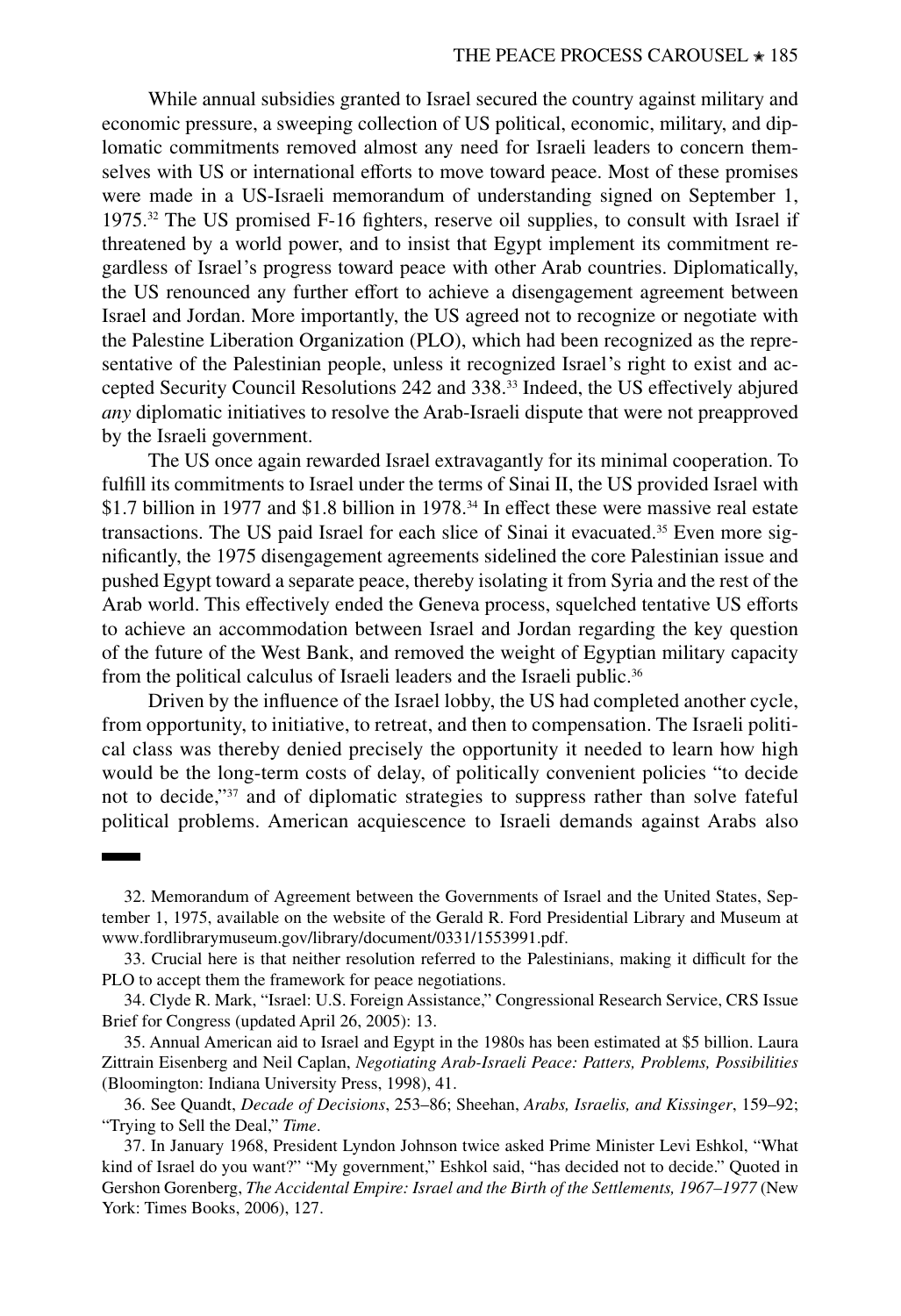gave Israeli parties and politicians associated with extreme versions of Jewish nationalism opportunities they would otherwise never have had. This is a key, if underappreciated, factor in the May 1977 victory of the irredentist Likud party, headed by Menachem Begin. As its first order of business, the Begin government launched a massive settlement campaign in the West Bank, more than tripling the number of settlers there — from 5,000 to 18,500 — within his first two years in office.<sup>38</sup> As was intended, settlement effectively transformed the occupied territory into a province of the state. Jews there could live as if they were in Israel; Palestinians would live with neither citizenship nor secure rights.39

# *CARTER AND VANCE, 1977–80: GENEVA AND CAMP DAVID*

Smarting from his 1975 defeat by the Israel lobby over the "reassessment," President Ford promised in a personal letter to President Sadat: "next year is a presidential election year, I can't do anything . . . But when I'm re-elected, we're [*sic*] going to drop the step-by-step approach for a comprehensive settlement."40

But Ford lost, and former Georgia governor Jimmy Carter became president. Carter sought to contrast his open, sincere, human rights–oriented approach to foreign policy with what he called the "Nixon-Ford" administration and Henry Kissinger's perceived Metternichian style. Carter made forthright statements of American values and interests, emphasized public diplomacy, and sought to reduce if not eliminate domestic political considerations from foreign policy.41

Three factors combined to produce the sense of *opportunity* for peace: Carter's idealism and personal commitment, Sadat's eagerness to retrieve more of the Sinai Peninsula, and signals by Israeli prime minister Yitzhak Rabin's Labor Party government that it was not unalterably opposed to territorial compromise in the West Bank or even to inclusion of the PLO within the negotiating process.42

In the early months of his presidency, Carter's poll numbers were high, bolstering his confidence and boosting his diplomatic ambitions. The American public seemed ready to trust a "problem-solving" president committed to openness and

<sup>38.</sup> By 1984, within a year after Begin left office, the number had more than doubled again to 44,000. For details and sources on the scale and intensity of this campaign, see Ian S. Lustick, *[Unset](https://doi.org/10.7591/9781501731945)[tled States, Disputed Lands: Britain and Ireland, France and Algeria, Israel and the West Bank–Gaza](https://doi.org/10.7591/9781501731945)* (Ithaca, NY: Cornell University Press, 1993), 10–11, 459–60.

<sup>39.</sup> The devastating effects on political moderates in Israel of the failure of American presidents to stand up to domestic political opposition are documented in Ian S. Lustick, *[Paradigm Lost: From Two-](https://www.upenn.edu/pennpress/book/4306.html)[State Solution to One-State Reality](https://www.upenn.edu/pennpress/book/4306.html)* (Philadelphia: University of Pennsylvania Press, 2019), 55–86.

<sup>40.</sup> The phrasing comes from a recollection in a 1991 interview by Ford's ambassador to Egypt, Hermann Eilits, quoted in Kenneth W. Stein, *[Heroic Diplomacy: Sadat, Kissinger, Carter, Begin and](https://www.routledge.com/Heroic-Diplomacy-Sadat-Kissinger-Carter-Begin-and-the-Quest-for-Arab-Israeli/Stein/p/book/9780203905227)  [the Quest for Arab-Israeli Peace](https://www.routledge.com/Heroic-Diplomacy-Sadat-Kissinger-Carter-Begin-and-the-Quest-for-Arab-Israeli/Stein/p/book/9780203905227)* (New York: Routledge, 1999), 183.

<sup>41.</sup> [Address by Jimmy Carter,](https://history.state.gov/historicaldocuments/frus1977-80v01/d6) "Relation between World's Democracies," *[Foreign Relations of the](https://history.state.gov/historicaldocuments/frus1977-80v01)  [United States, 1977–1980, Volume I: Foundations of Foreign Policy](https://history.state.gov/historicaldocuments/frus1977-80v01)* (Washington, DC: Government Printing Office, 2014), doc. 6, pp. 28–38; Abraham R. Wagner, *[Henry Kissinger: Pragmatic States](https://www.routledge.com/Henry-Kissinger-Pragmatic-Statesman-in-Hostile-Times/Wagner/p/book/9780415837392)[man in Hostile Times](https://www.routledge.com/Henry-Kissinger-Pragmatic-Statesman-in-Hostile-Times/Wagner/p/book/9780415837392)* (New York: Routledge, 2020).

<sup>42.</sup> Cyrus Vance, *[Hard Choices: Critical Years in America's Foreign Policy](https://www.google.com/books/edition/Hard_Choices/N-N4AAAAMAAJ)* (Simon & Schuster, 1983) p. 164.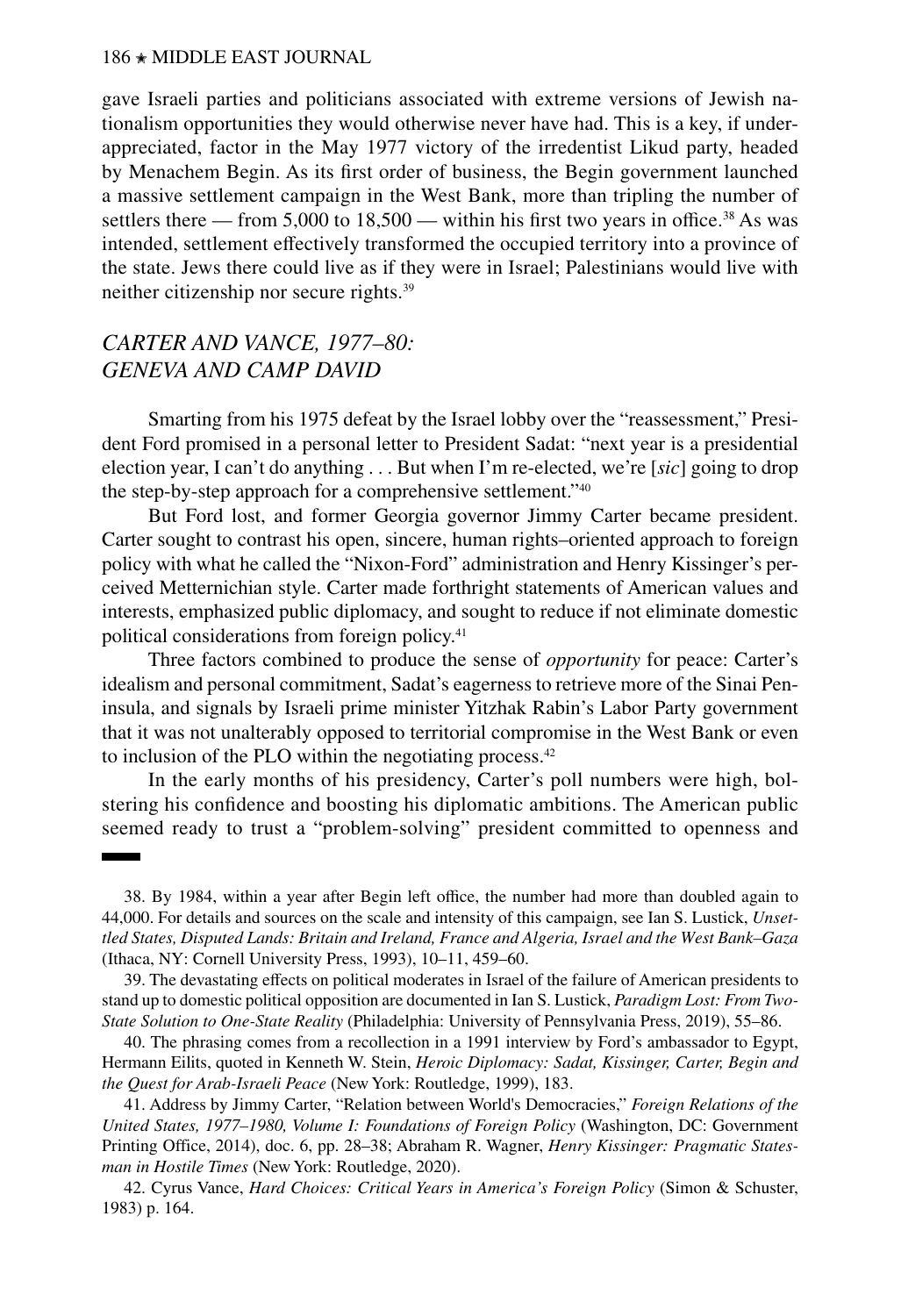fairness. In sharp contrast to Kissinger's step-by-step approach, Carter's *initiative*  was launched to achieve a comprehensive peace to end the conflict by resolving its core issues. His first choice for secretary of state was George Ball, known for advocating American pressure to "save Israel from itself." Persuaded the Senate would not confirm Ball for precisely that reason, Carter instead appointed former deputy defense secretary Cyrus Vance.<sup>43</sup>

The centerpiece of the Carter *initiative* was a campaign to reconvene the Geneva peace conference. This included public endorsement of a "Palestinian homeland" in March 1977, criticism of Israeli prime minister Rabin and then of Menachem Begin (after he assumed the premiership in June), intensive communication with Arab leaders, and preparation of a joint US-Soviet communiqué to advance toward a comprehensive peace.

Shortly thereafter, Carter's conversations with Sadat, King Husayn of Jordan, President Hafiz al-Asad of Syria, and Crown Prince Fahd of Saudi Arabia made him optimistic about a peace deal that would include a solution to the Palestinian issue.44 Israel, however, was less receptive.

 The political "earthquake" of the Likud party's victory over the hitherto dominant Labor Party in May 1977 made Menachem Begin Israel's prime minister the following month. He was fiercely opposed to negotiating with the PLO and ideologically committed to Israeli rule over the West Bank and the Gaza Strip. Begin saw settlement expansion as the key to making Israeli rule of those areas permanent. This was a point of strong disagreement with Carter. During their meeting in Washington in July 1977, Carter explicitly urged that Israel halt settlement construction.45 Begin demurred but was said to have shown "far more flexibility in substance and procedure" than had been anticipated on issues such as Arab peace, reconvening the Geneva conference, and Israeli sovereignty.46

American diplomacy went into high gear. In August, Vance shuttled among multiple countries, trying to advance the idea of a "transitional arrangement" for the West Bank and Gaza and to find some way to integrate the PLO into the negotiating process, but with no luck. On October 1, Vance and the Soviet foreign minister, Andrei Gromyko, issued a dramatic joint statement calling for "a comprehensive settlement of the Middle East problem" that entailed "the resolution of the Palestinian question, including insuring the legitimate rights of the Palestinian people . . ." The statement also called for the inclusion of Palestinians in the process.<sup>47</sup>

<sup>43.</sup> Douglas Brinkley, "The Lives They Lived: Out of the Loop," *New York Times Magazine*, December 29, 2002,<https://nyti.ms/2ApCE2w>.

<sup>44. &</sup>quot;[Visit of President Sadat of Egypt: Toasts of the President and President Sadat at a Dinner](https://sadat.umd.edu/sites/sadat.umd.edu/files/Presidential%20Toasts%20at%20a%20State%20Dinner.pdf) [Honoring the Egyptian President, April 4, 1977](https://sadat.umd.edu/sites/sadat.umd.edu/files/Presidential%20Toasts%20at%20a%20State%20Dinner.pdf)," in *[Public Papers of the Presidents of the United](https://bookstore.gpo.gov/products/public-papers-presidents-united-states-jimmy-carter-1977-book-1-january-20-june-24-1977)  [States: Jimmy Carter, 1977 \(Book 1\)](https://bookstore.gpo.gov/products/public-papers-presidents-united-states-jimmy-carter-1977-book-1-january-20-june-24-1977)* (Washington, DC: Government Printing Office, 1977), 567–70.

<sup>45.</sup> Yossi Melman and Dan Raviv, *[Friends in Deed: Inside the U.S.-Israel Alliance](https://www.google.com/books/edition/Friends_in_Deed/HIqm6iVr304C)* (New York: Hyperion, 1994), 176. For the early readiness of Carter and his aides to confront Begin on this and related issues, see Nathan Thrall, *[The Only Language They Understand: Forcing Compromise in Israel and](https://us.macmillan.com/books/9781627797092)  [Palestine](https://us.macmillan.com/books/9781627797092)* (New York: Metropolitan Books, 2017), 10–15.

<sup>46.</sup> Stein, *Heroic Diplomacy*, 199.

<sup>47. &</sup>quot;Soviet–United States Offer to Guarantee a Middle East Peace Settlement," October 1, 1977, doc. 270, in *[American Foreign Policy Basic Documents, 1977–1980](https://www.google.com/books/edition/American_Foreign_Policy/UAwTwc-fkOoC)*, ed. Louis J. Smith et al. (Washington, DC: Department of State, 1983), 622.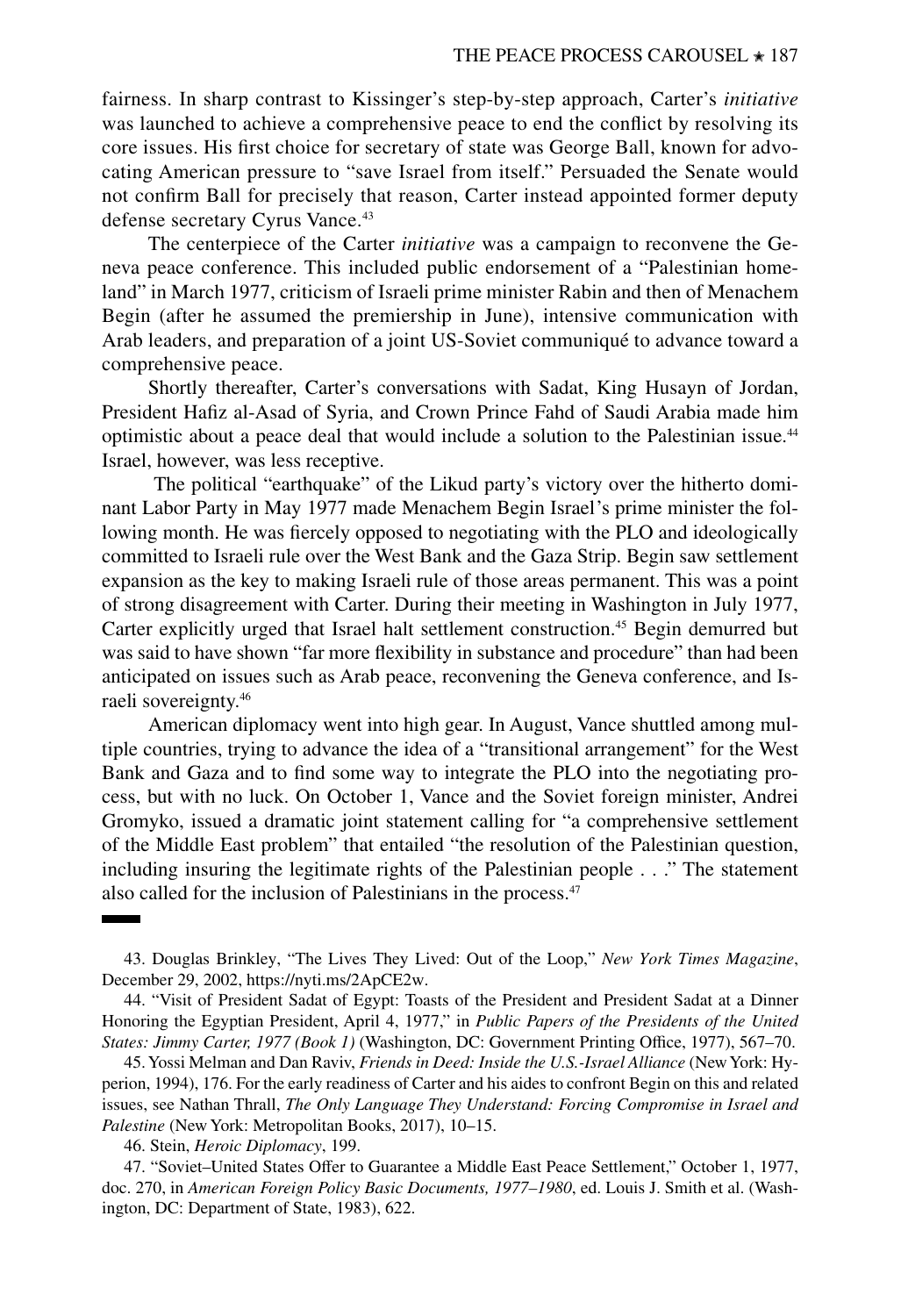Meanwhile, Israeli foreign minister Moshe Dayan set out on a speaking tour in the United States to mobilize Israel supporters against Carter's policies.48 Though Carter's advisers were aware of the domestic sensitivity of a foreign policy that included public criticism of Israel, the administration was stunned by the Israel lobby's nearly apoplectic reaction to the US-Soviet statement. Senator Scoop Jackson, perhaps the lobby's most important asset on Capitol Hill, was described as "livid." A "media blitz" was unleashed against the administration with the message that "the administration had reneged on its commitments to Israel."49 In a closely held 50-page memo for the president in early June, White House domestic advisor Hamilton Jordan warned of the political costs Carter was paying and would pay for his Middle East policy.<sup>50</sup>

This ended the cycle's *initiative* phase. The *retreat* phase began. Profoundly worried by the political fallout of his Middle East initiative, Carter requested a meeting with Dayan in New York.<sup>51</sup> Vance and National Security Advisor Zbigniew Brzezinski both attended. Multiple accounts confirm that the six-and-a-half-hour meeting was "unprecedented in terms of difficulty and rancor."<sup>52</sup> According to Brzezinski,

Dayan in effect blackmailed the President by saying that unless he had assurances that we would oppose an independent West Bank and that we would give them economic and military aid, he would have to indicate our unwillingness in his public statements here in the United States. . . . "I can go to Israel and to the American Jews."53

Consequently, Cyrus Vance read a joint statement the next day that affirmed that "all the understandings and agreements between" Israel and the US apropos the Geneva conference "remain in force."<sup>54</sup> This signaled a humiliating American reversal, as William Quandt, a member of the National Security Council at the time, later noted, both sides knew "that Carter had backed down in the face of domestic and Israeli pressures.<sup>55</sup>

<sup>48.</sup> Moshe Dayan, *[Breakthrough: A Personal Account of the Egypt-Israel Peace Negotiations](https://books.google.com/books?id=v41tAAAAMAAJ)* (New York: Alfred Knopf*,* 1981), 64.

<sup>49.</sup> Stein, *Heroic Diplomacy*, 218.

<sup>50.</sup> Daniel Strieff, *[Jimmy Carter and the Middle East: The Politics of Presidential Diplomacy](https://www.palgrave.com/gp/book/9781137499462)* (New York: Palgrave, 2015), 39.

<sup>51.</sup> On Carter's acceptance of the domestic political limits on the pressure he could exert on Israel, see William B. Quandt, *[Camp David: Peacemaking and Politics](https://www.brookings.edu/book/camp-david-peacemaking-and-politics/)* (Washington, DC: Brookings Institution Press, 1986), 134; Strieff, *Jimmy Carter and the Middle East*, 51, 68, 75; Ismail Fahmy, *[Negotiat](https://www.routledge.com/Negotiating-for-Peace-in-the-Middle-East-Routledge-Revivals-1st-Edition/Fahmy/p/book/9780415858106)[ing for Peace in the Middle East](https://www.routledge.com/Negotiating-for-Peace-in-the-Middle-East-Routledge-Revivals-1st-Edition/Fahmy/p/book/9780415858106)* (Baltimore: Johns Hopkins University Press, 1983), 196. Carter is on record as having repeatedly described defiance of the Israel lobby as "suicide." See Jimmy Carter, *[White House Diary](http://whitehousediarybook.com/)* (New York: Farrar, Straus and Giroux, 2010), 349.

<sup>52.</sup> Stein, *Heroic Diplomacy*, 218. Vivid details of the exchanges between Dayan and Carter and Dayan's assessment of the result are provided in Dayan, *Breakthrough*, 66–72.

<sup>53.</sup> Zbigniew Brzezinski, *[Power and Principle: Memoirs of the National Security Adviser, 1977–](https://books.google.com/books/about/Power_and_Principle.html?id=TzWYHAAACAAJ) [1981](https://books.google.com/books/about/Power_and_Principle.html?id=TzWYHAAACAAJ)* (New York: Farrar, Straus and Giroux, 1983), 108. See also Kenneth Stein's report of an interview with Brzezinski about the episode in *Heroic Diplomacy*, 218–19.

<sup>54. &</sup>quot;Joint U.S.-Israel Statement," October 5, 1977, in *Department of State Bulletin*, November 7, 1977, p. 639.

<sup>55.</sup> Quandt, *Camp David*, 130–31.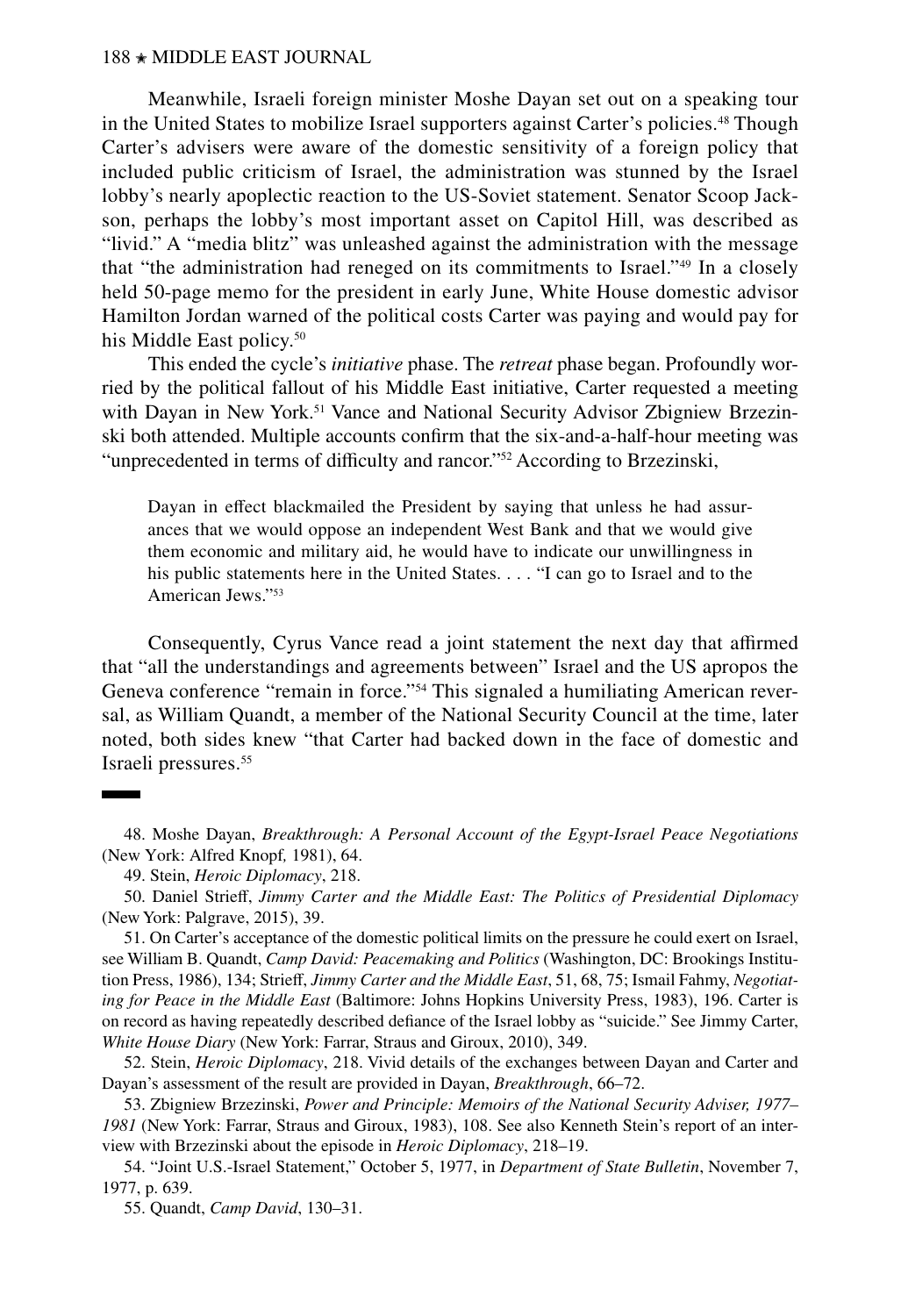A week later a US-Israeli "working paper" was released. It committed the US to Israel's view of Geneva as a ceremonial gateway to a series of bilateral negotiations between Israel and the neighboring Arab states. In effect, it reaffirmed the 1975 US commitment to Israel about nonrecognition of the PLO and pointedly made no mention of the "legitimate rights" of the Palestinian people or of the goal of achieving a comprehensive settlement.<sup>56</sup>

Sadat thought the US-Soviet communiqué had been a "brilliant maneuver." 57 He was shocked by Washington's quick retreat from it. A courier delivered a handwritten letter to Sadat in which Carter confessed his efforts had run up against "obstacles" he could not overcome and that at this "crucial moment" he was making "a personal appeal for your [i.e., Sadat's] support."58

Recognizing that Carter was unwilling or unable to pay the political costs of pursuing a comprehensive peace, Sadat chose a path he had secretly begun exploring with the Israelis — a separate peace negotiated outside the Geneva framework. In retreat from his own initiative, Carter reluctantly followed Sadat down that path, shifting his sights from ending the Arab-Israeli conflict by solving the Palestinian issue to achieving a peace between Israel and Egypt. Carter was never convinced this was the proper course, but he knew he could not run the domestic political risks of confronting the Israeli government over the Palestinians. Carter worked hard even to achieve the separate peace that he was forced to settle for.

Seeking to recover his political footing, Carter could not resist the attractions of a diplomatic strategy based on glorifying the idea of an Egyptian-Israeli peace, the successful consummation of which could mollify the Israel lobby and give his reelection prospects a needed boost. But by shifting from efforts to reconvene Geneva to a campaign to cajole Egypt and Israel into accepting each other's terms for a bilateral agreement, Carter had been forced to play Begin's game. This moved the peace process cycle from the *retreat* to the *compensation* phase.

Politically desperate, Carter rewarded Begin with almost everything he wanted, thereby abandoning his original position of not mixing domestic politics with foreign policy.59 Consideration of the Palestinian issue, the future of the West Bank and Gaza Strip, and the issue of Israeli settlements in those territories — all issues on which he disagreed profoundly with the government of Israel –– were postponed and separated from the goal of making peace between Israel and Egypt. In this effort, unprecedentedly high levels of American economic and military aid were guaranteed, including assurances of Israel's oil supplies. The PLO would continue to be isolated. $60$ 

56. U.S. Israeli Working Paper on Conference Procedures, October 4, 1977, published in 2014 on the Center for Israel Education Website at [https://israeled.org/wp-content/uploads/2015/01/1977-](https://israeled.org/wp-content/uploads/2015/01/1977-10-4-US-Israeli-Working-Paper-on-conference-proceduresx.pdf) [10-4-US-Israeli-Working-Paper-on-conference-proceduresx.pdf.](https://israeled.org/wp-content/uploads/2015/01/1977-10-4-US-Israeli-Working-Paper-on-conference-proceduresx.pdf)

57. Quandt, *Camp David*, 123.

58. Quandt, *Camp David*, 140–41. See also Brzezinski, *Power and Principle*, 10; Stein, *Heroic Diplomacy*, 221; Quandt, *Camp David*, 139; Anwar el-Sadat, *[In Search of Identity: An Autobiography](https://books.google.com/books/about/In_Search_of_Identity.html?id=VHlyAAAAMAAJ)* (New York: Harper and Row, 1977), 301–5.

59. Strieff, *Jimmy Carter and the Middle East*, 123–25, 155.

60. On Begin's success in using Carter's diplomacy for his ends, rather than Carter's, see Rashid Khalidi, *[Brokers of Deceit: How the U.S. Has Undermined Peace in the Middle East](https://www.penguinrandomhouse.com/books/221019/brokers-of-deceit-by-rashid-khalidi/)* (Boston, Beacon Press, 2013), 1–28; Seth Anziska, "Autonomy as State Prevention: The Palestinian Question after Camp *[Continued on next page]*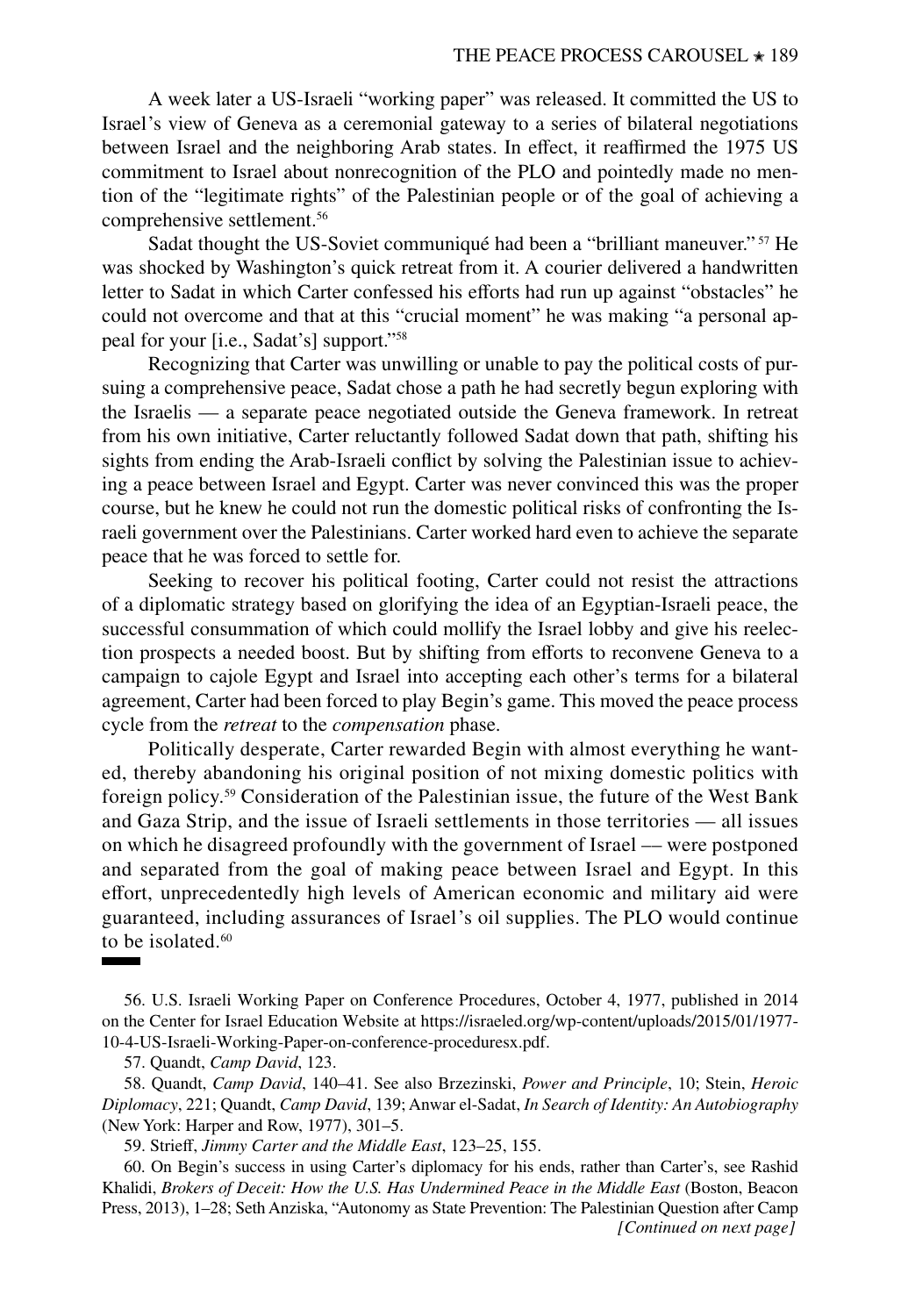After months of preparatory negotiations, a closely guarded 12-day summit was held at Camp David, Maryland, in September 1978, with teams led by Carter, Begin, and Sadat. This meeting produced the Camp David Accords, composed of two separate agreements: a framework for the negotiation of an Egypt-Israel peace treaty and a separate, more general framework for moving toward a broader peace. The former was eventually signed on March 26, 1979, while the latter included transitional arrangements for Palestinians in the West Bank and Gaza Strip, which were never agreed upon or implemented.

# *CARTER AND AFTER: THE LEGACY OF CAMP DAVID*

The separate peace between Israel and Egypt, enabled by American diplomacy, isolated Egypt from the Arab world and led to President Sadat's assassination on October 6, 1981, seven months before Israel evacuated its forces from Sinai. Peace was an enormous boon, however, to the Begin government. In 1982, it let the autonomy negotiations sputter to an end, exercising a new freedom of maneuver in June of that year by invading Lebanon without fear of a response by the Egyptian military. Known officially as Operation Peace for Galilee, the invasion was an allout effort to destroy the PLO and remove the Palestinian question from the regional and international agenda.

But the most consequential form of Carter's compensation to Israel was political — the effective neutralization of American pressure on even a right-wing Israeli government. Early on Carter and his aides had considered Begin's hard-line positions an opportunity for a diplomatically productive confrontation — a public clash that would have been impossible for an American president to contemplate with an Israeli leader perceived as reasonable and moderate. In a detailed analysis, Daniel Strieff showed that "the [Carter] administration's fear of adverse domestic response played the pivotal role in its decision not to pursue such a 'showdown.'"61 By 1980 Massachusetts senator Edward Kennedy was challenging Carter's renomination as the Democratic Party's candidate. Kennedy won primaries in New York and Connecticut by attacking Carter for being too critical of Israel. Carter's political weakness on the issue was humiliatingly exposed when he found himself forced to accept the resignation of Andrew Young, who as ambassador to the United Nations had met informally with PLO officials, and then to renounce the vote by Young's successor, Donald McHenry, in favor of a Security Council resolution condemning Israeli settlements.<sup>62</sup>

*<sup>[</sup>continued from previous page]*

David, 1979–1982," *Humanity* 8, no. 2 (Summer 2017): 287–310. [https://doi.org/10.1353/](https://doi.org/10.1353/hum.2017.0020) [hum.2017.0020;](https://doi.org/10.1353/hum.2017.0020) Eliyahu Ben-Elissar, [מלחמה עוד לא](https://books.google.com/books/about/%D7%9C%D7%90_%D7%A2%D7%95%D7%93_%D7%9E%D7%9C%D7%97%D7%9E%D7%94.html?id=HnpIAAAAMAAJ)] No more war] (Or Yehuda, Israel: Maariv, 1995), 31–32. One prominent Israel advocate commented that, in light of the economic picture at the time, only the influence of the Israel lobby can account for how easy it was to achieve congressional approval for this enormous aid package. See Mitchell Geoffrey Bard, *[The Water's Edge and Beyond:](https://www.routledge.com/The-Waters-Edge-and-Beyond-Defining-the-Limits-to-Domestic-Influence-on/Bard/p/book/9780887383465)  [Defining the Limits to Domestic Influence on United States Middle East Policy](https://www.routledge.com/The-Waters-Edge-and-Beyond-Defining-the-Limits-to-Domestic-Influence-on/Bard/p/book/9780887383465)* (New Brunswick, NJ: Transaction Publishers, 1991), 235–36.

<sup>61.</sup> Strieff, *Jimmy Carter and the Middle East*, 182.

<sup>62.</sup> Strieff, *Jimmy Carter and the Middle East*, 168–79, 182.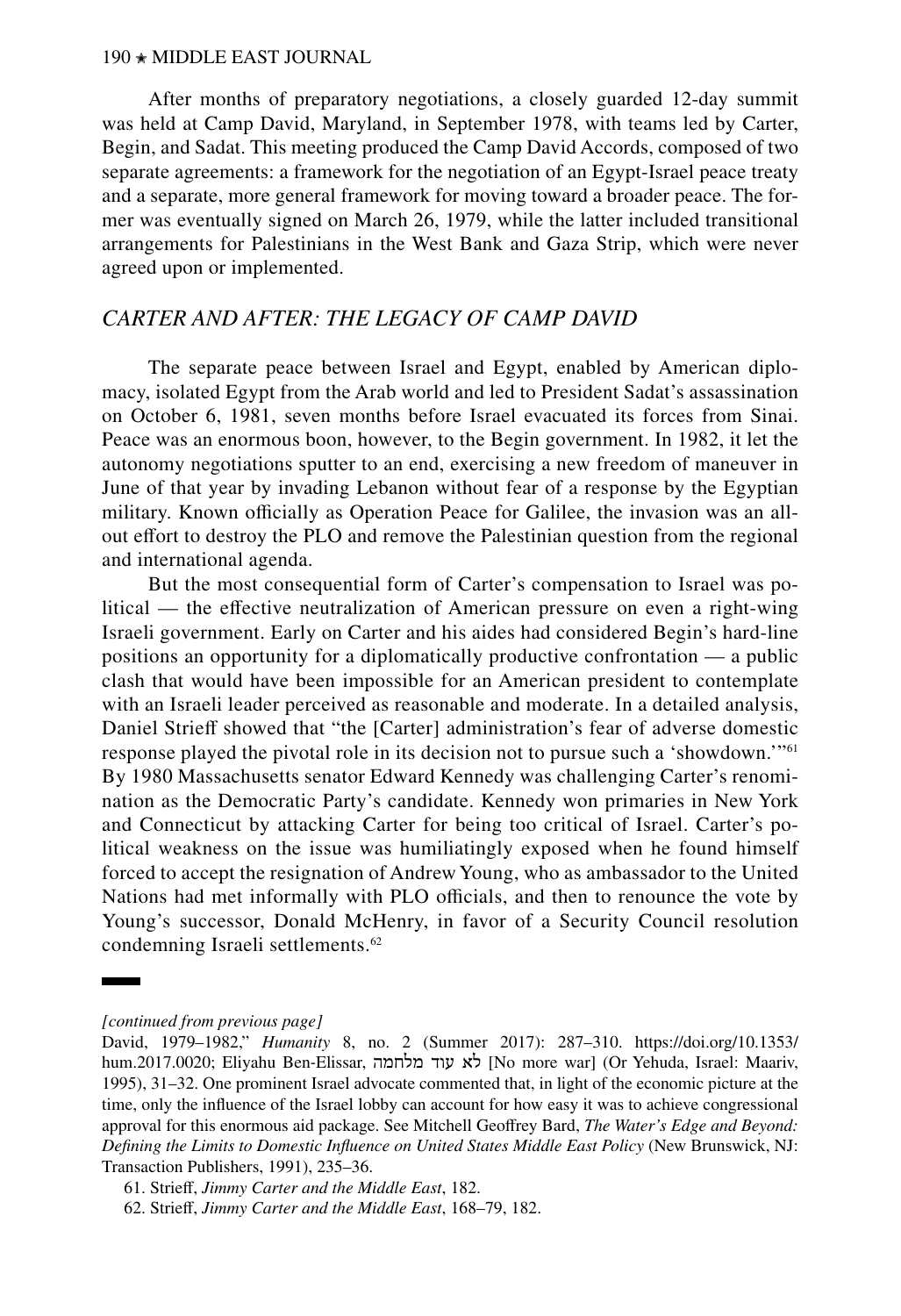Largely because of his domestic political vulnerability, Carter effectively accepted Begin's terms for the implementation of the portion of the Camp David Accords that went beyond the Egyptian-Israeli peace treaty. Instead of serving as a route to a solution to the Palestinian problem, as they were officially described, the function of the autonomy negotiations and the secrecy with which they were conducted was to prevent politically damaging clashes between Israel and the US from becoming public. However unproductive the talks might be, the US government would not tolerate public failure. By signaling a serious split between the US and Israel, an end to the talks would open the Carter campaign to attack by the Israel lobby and his political opponents. Accordingly, the talks continued despite Begin's refusal to countenance any concessions toward creation of a Palestinian homeland or a freeze on settlement activity. Carter's decision to submit to Israel's conditions for holding the talks, a decision driven by domestic political requirements and encouraged by the distractions of the Soviet invasion of Afghanistan and the Iran hostage crisis,  $63$  provided precisely the assurance against American pressure Begin needed to maintain the momentum of the settlement juggernaut his government had launched in the West Bank. Thus if the purpose of the provisions of the Camp David Accords dealing with the West Bank and Gaza was to protect Carter from politically costly clashes with Israel, its latent function was to enable rapid settlement of the West Bank and thereby sabotage future attempts to achieve a land-for-peace deal to end the Israeli-Palestinian conflict.

In light of the far-reaching consequences of the massive settlement project launched by the Begin government, it is important to appreciate just how consequentially the compensation phase of the peace process carousel contributed to the failure of future efforts to achieve peace based on an Israeli withdrawal from the West Bank. Following the Camp David summit with Carter and Sadat, Begin appointed his most trusted lieutenant, Eliyahu Ben-Elissar, as chair of a semisecret "steering committee" to coordinate a wide range of policies conducted under the protective cloak of the autonomy negotiations so as to ensure the permanent of the terriories into Israel.64 Meanwhile, the retired general and incumbent agriculture minister Ariel Sharon was chosen to head another interministerial committee on settlement. Despite triple-digit inflation and severe cuts in almost all other areas, huge budgets were authorized to expand and entrench the presence of Jewish civilians in the West Bank.<sup>65</sup> Large-scale land expropriations and settlement infrastructure projects were undertaken. Per capita government spending on settlers in this

64. Gerald M. Steinberg and Ziv Rubinovitz, *[Menachem Begin and the Israel-Egypt Peace Pro](https://iupress.org/9780253039521/menachem-begin-and-the-israel-egypt-peace-process/)[cess: Between Ideology and Political Realism](https://iupress.org/9780253039521/menachem-begin-and-the-israel-egypt-peace-process/)* (Bloomington: Indiana University Press, 2019), 186. In 1984 Ben-Elissar affirmed that the policies he was implementing were "designed to guarantee Israeli rule over Judea, Samaria [i.e., the West Bank], and the Gaza District for an unlimited period." Arye Dayan, "תגובות :האחרונה האופציה"] "The last option: Reactions"], *Koteret Rashit,* March 21, 1984, p. 18. See also Ben-Elissar, מלחמה עוד לא] No more war].

65. Ian S. Lustick, "[Israel and the West Bank after Elon Moreh: The Mechanics of De Facto An](http://www.jstor.org/stable/4326305)[nexation,](http://www.jstor.org/stable/4326305)" *The Middle East Journal* 35, no. 4 (Autumn 1981): 557–77. For details on the intensity and consequences of the Begin-Sharon settlement effort as protected by the autonomy negotiations, see Ian S. Lustick, "Kill the Autonomy Talks," *Foreign Policy* no. 41 (Winter 1980/81): 21–43. [https://](https://doi.org/10.2307/1148171) [doi.org/10.2307/1148171](https://doi.org/10.2307/1148171).

<sup>63.</sup> Brzezinski, *Power and Principle*, 438.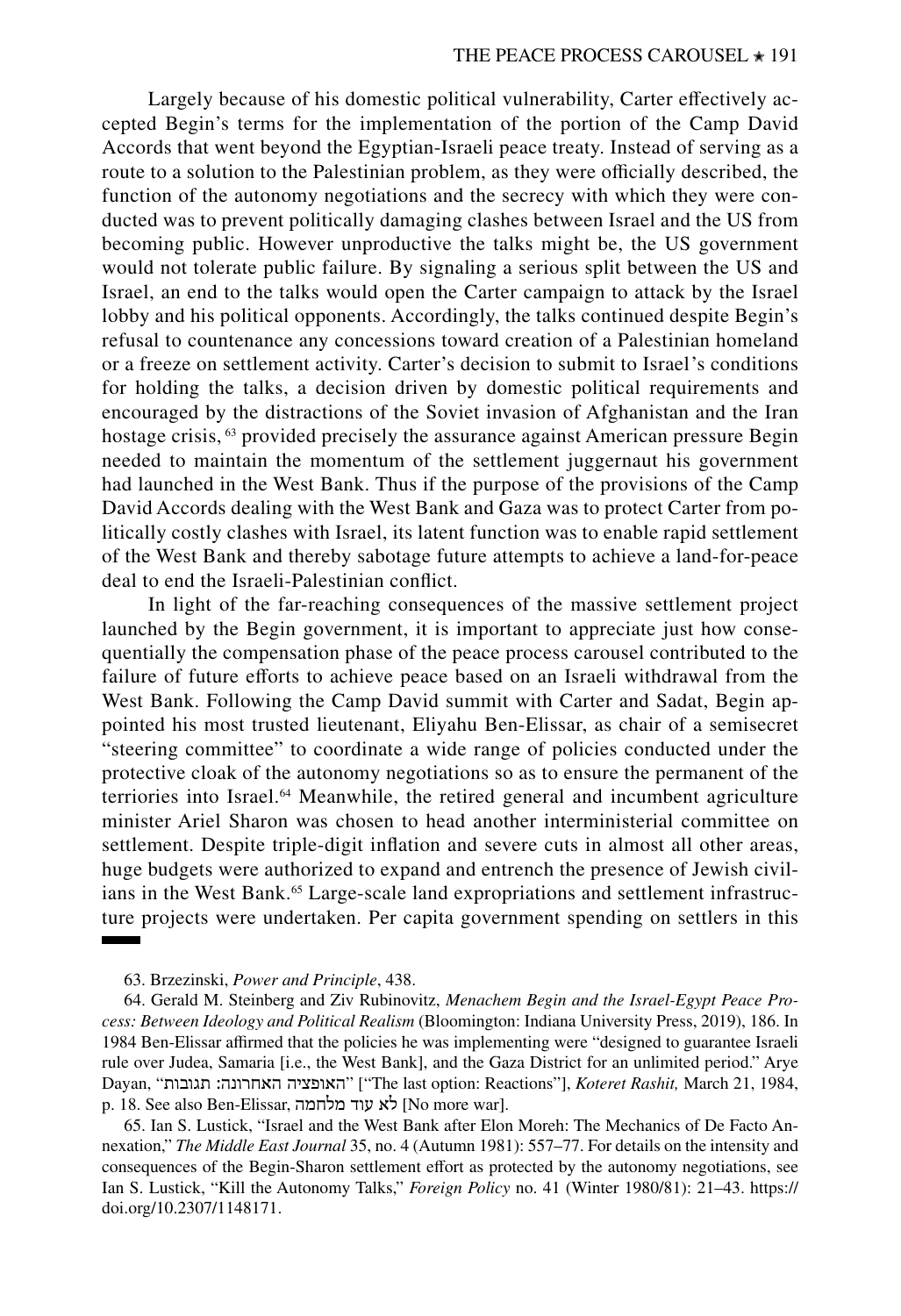period was more than 28 times the same figure calculated for Israelis living within Israel proper.66 Speaking directly to President Carter in March 1979, Sharon was admirably candid about the purpose of all this activity: "Believe me, Mr. President, when I use this figure of one million, saying that in 20–30 years I hope that one million Jews will live [in the West Bank], I can assure you, they will live there. There's nothing to do about it."67

Carter's effort had been compromised by the downstream consequences of Nixon and Kissinger's efforts — in particular Ford and Kissinger's decision to scuttle the "strategic reassessment" and instead provide Israel with an effective veto over US relations with the PLO. The later effort by President George H. W. Bush and Secretary of State Jim Baker was, in turn, burdened by the legacy of the Carter cycle — specifically his acquiescence to Begin's demand for a separate peace with Egypt and Israeli processes of de facto annexation of the West Bank. The settlement project as it existed when Bush took office in 1989, with 70,000 Israelis in the West Bank, $68$  was the product of what Begin and Sharon accomplished under the protection of the phony Carter-era autonomy negotiations. The Obama administration's peace initiative, to which I now turn, was burdened not only by these legacies but by the additional effects of the compensation phases of peace process cycles (unrecounted here) between the Reagan Initiative of 1982 and the George W. Bush administration's attempt after the 2007 Annapolis conference to implement a "road map to peace."<sup>69</sup>

# *OBAMA AND CLINTON, 2009–13: MITCHELL AND ROSS*

No president before Barack Obama had entered the White House with such a detailed knowledge of the Israeli-Palestinian dispute, such a record of personal engagement with both Jews and Palestinians, and such a sustained commitment to closer American relations with Arabs and Muslims.<sup>70</sup> Within hours of his inauguration, Obama called Palestinian Authority president Mahmud 'Abbas to signal his belief in the *opportunity* for peace. Within two days he appointed former Maine senator George Mitchell, who had previously been appointed by President Bill Clinton to head a commission to solve the Israeli-Palestinian conflict that had recommended a total freeze of Israeli settlement activity, as his special envoy for Middle East peace negotiations.

<sup>66.</sup> This number excludes Israelis living in East Jerusalem, calculated from Tzvi Shuldiner, "Real Cost of Settlements Revealed," *Ha'aretz*, July 25, 1980, translated in Joint Publications Research Service, report no. 76407 (September 11, 1980), 19–25.

<sup>67.</sup> Anziska, "Autonomy as State Prevention," 293.

<sup>68.</sup> Lustick, *Unsettled States, Disputed Lands*, 12.

<sup>69.</sup> For analytically complementary treatment of these episodes, see, for example, Khalidi, *Brokers of Deceit*. See also Lustick, *Unsettled States, Disputed Lands*; Ian S. Lustick, "[Ending Protracted](https://scholarship.law.cornell.edu/cilj/vol30/iss3/7/)  [Conflicts: The Oslo Peace Process between Political Partnership and Legality,](https://scholarship.law.cornell.edu/cilj/vol30/iss3/7/)" *Cornell International Law Journal* 30, no. 3 (1997): 101–17; Lustick, *Paradigm Lost*, 76–81.

<sup>70.</sup> Peter Beinart, "Obama Betrayed Ideals on Israel," *Newsweek*, March 12, 2012, [www.news](http://www.newsweek.com/peter-beinart-obama-betrayed-ideals-israel-63673)[week.com/peter-beinart-obama-betrayed-ideals-israel-63673.](http://www.newsweek.com/peter-beinart-obama-betrayed-ideals-israel-63673)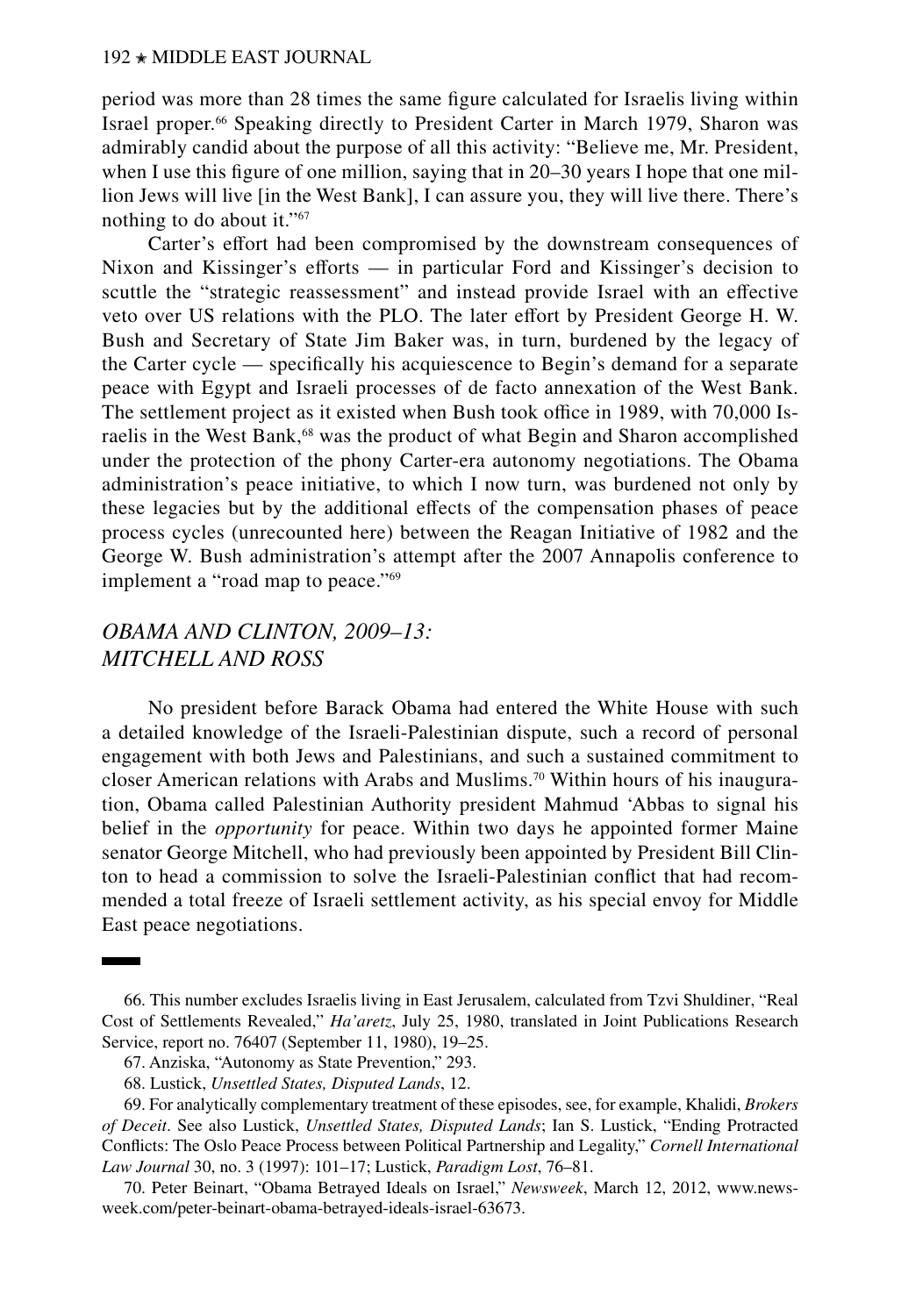Obama's ambition, optimism, commitment, and his initial focus on Palestinian national rights were similar to Jimmy Carter's, though the circumstances they faced were different in some key respects. By 2009 some elements of the conflict had changed, encouraging Obama that prospects for success might be greater than they had been 32 years earlier. While Carter had been forced publicly to abjure the idea of an independent Palestinian state in the West Bank and the Gaza Strip, during Obama's two terms that objective was widely accepted, at least in principle — even by Israel's new hard-right prime minister, Benjamin Netanyahu, as well as leaders of the self-described pro-Israel community in the United States.

Yet Obama also faced higher barriers to success in this realm than had any other US president. When Carter took office in 1977, 45,000 Israelis lived in East Jerusalem and approximately 3,300 in the rest of the West Bank. By the time Obama arrived in the White House, there were 195,500 Jews in East Jerusalem and 300,000 in the rest of the West Bank.71 The influence of the Israel lobby had grown at an even faster rate. Between 1993 and 2000, AIPAC conferences were attended by an average of 1,900 delegates. During Obama's time in office, with AIPAC increasingly aligned with Likud and other right-wing parties in Israel, the average number of AIPAC conference delegates skyrocketed, averaging nearly  $10,000$  in the years of Obama's first term.<sup>72</sup> Nor, in sharp contrast to Carter, could Obama hope that a confrontation with Israel would help an Israeli opposition favoring territorial compromise to win an election.

In light of these difficulties, and a year after the final collapse of George W. Bush's failed "road map to Middle East peace," Obama's goal was simply to restart the "peace process." The most prominent specific issue for Obama was to seek a freeze on Israeli settlement activities in the West Bank. Explaining American policy in May 2009, Secretary of State Hillary Clinton was explicit and emphatic about Washington's focus on the settlements. The president, she said, "wants to see a stop to settlements, not some settlements, not outposts, not natural growth exceptions . . . That is our position, . . . and we intend to press that point."73

It was the White House chief of staff, Rahm Emanuel, who pushed the idea of a settlement freeze as the centerpiece of the American initiative. His view matched the judgment of many American experts from the late 1970s through the 1990s.<sup>74</sup> If the US pushed Israel hard on the settlements, the government in Israel would have to choose between alienating die-hard maximalists or rejecting a path forward endorsed by most Israelis. This would establish the political basis for new elections, a more moderate government, and the beginning of productive negotiations.

72. Attendee data for AIPAC's annual conferences were compiled from contemporaneous accounts by the Jewish Telegraphic Agency. For examples, see "Behind the Headlines: Aipac Delegates Look to Future despite Cloud over U.S.-Israel Ties," May 19, 1998, [www.jta.](http://www.jta.org/1998/05/19/archive/behind-the-headlines-aipac-delegates-look-to-future-despite-cloud-over-u-s-israel-ties-2) [org/1998/05/19/archive/behind-the-headlines-aipac-delegates-look-to-future-despite-cloud](http://www.jta.org/1998/05/19/archive/behind-the-headlines-aipac-delegates-look-to-future-despite-cloud-over-u-s-israel-ties-2)[over-u-s-israel-ties-2;](http://www.jta.org/1998/05/19/archive/behind-the-headlines-aipac-delegates-look-to-future-despite-cloud-over-u-s-israel-ties-2) Ron Kampeas and Uriel Heilman, "Reporters' Notebook: AIPAC 2011" May 24, 2011, [www.jta.org/2011/05/24/politics/reporters-notebook-aipac-2011.](http://www.jta.org/2011/05/24/politics/reporters-notebook-aipac-2011)

73. Quoted in Kurtzer et. al., *Peace Puzzle*, 249.

74. Scott Wilson, "Obama Searches for Middle East Peace," *Washington Post*, July 14, 2012, [https://wapo.st/2yPLpCU.](https://wapo.st/2yPLpCU)

<sup>71.</sup> American-Israel Cooperative Enterprise, "Settlements: Jewish Communities in East Jerusalem," Jewish Virtual Library, [www.jewishvirtuallibrary.org/jewish-communities-in-east-jerusalem](http://www.jewishvirtuallibrary.org/jewish-communities-in-east-jerusalem) (updated May 2014); Peace Now, "Data: Population," Settlements Watch, [https://peacenow.org.il/en/](https://peacenow.org.il/en/settlements-watch/settlements-data/population) [settlements-watch/settlements-data/population](https://peacenow.org.il/en/settlements-watch/settlements-data/population) (updated 2020).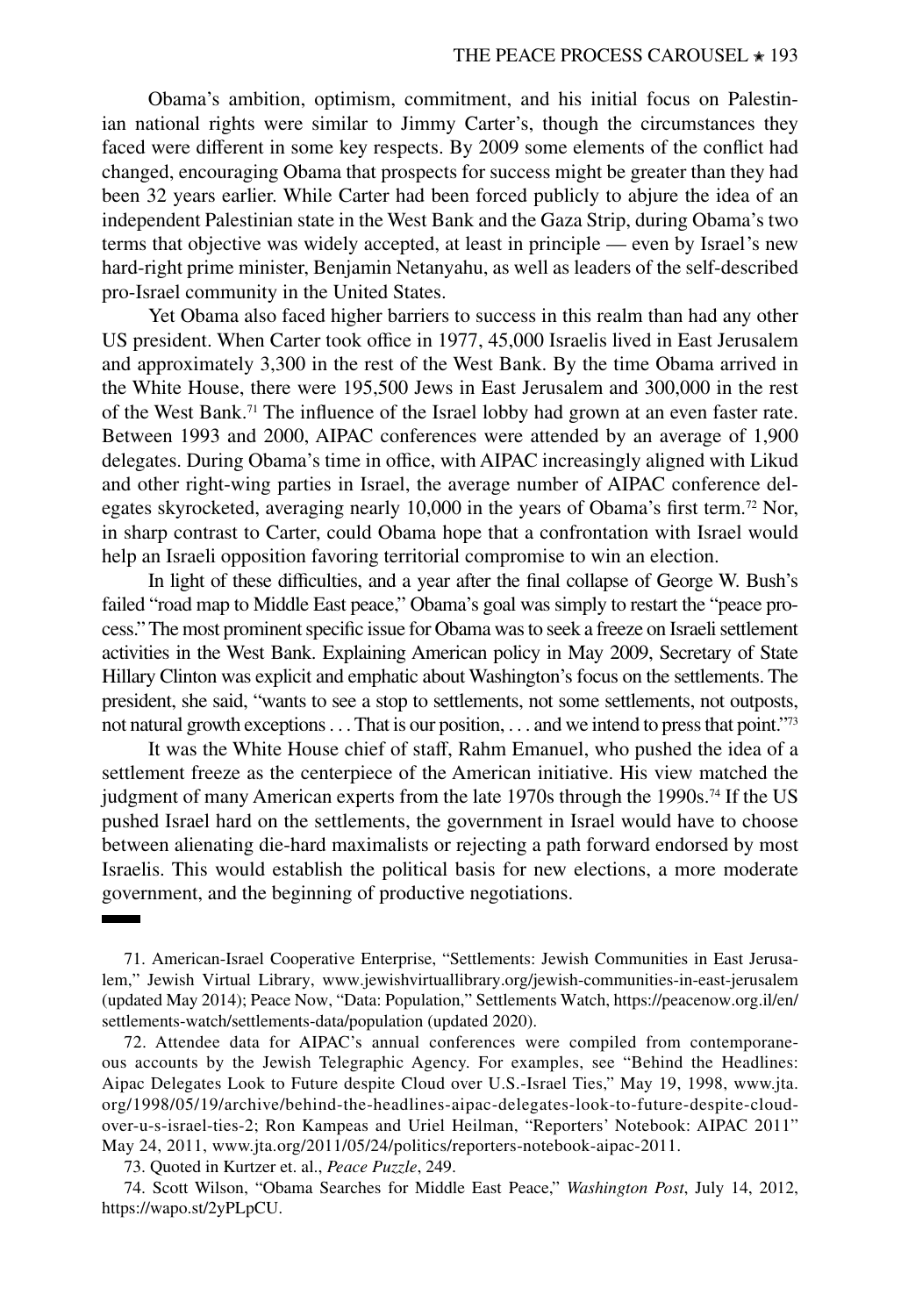But Emanuel's thinking was obsolete. Almost a decade had passed since the Labor Party had led a coalition government in Israel. Its fortunes, along with the rest of the Israeli left, had sunk so low that virtually no Israeli political observer believed a government committed to a solution to the conflict along lines favored by the US could emerge from new elections.75 Instead of optimism among Israeli moderates, US pressure on settlements triggered a storm of outrage in Israel and among leaders of the Israel lobby in the US, who were reported to be "stunned" at the daily barrage of American demands for a settlement freeze and the urgency and intensity of American diplomatic focus on the issue. Prime Minister Netanyahu himself responded with a mixture of delay, defiance, and obfuscation, tactics for which he paid no discernible political price.76

To be sure, Netanyahu offered his official, albeit elaborately hedged, acceptance of the principle of a two-state solution in a June 2009 speech. This declaration by an Israeli prime minister representing Likud would have been hailed previously as a significant breakthrough. But the gap between what Palestinian leaders and Netanyahu meant by "Palestinian state" was so great that the move was more important as a maneuver to deflect Washington's campaign to freeze settlements than as a genuine opening. Moreover, following on a formulation first advanced by Ariel Sharon as prime minister in the 2000s, Netanyahu added a poison-pill condition to his ostensible acceptance of a two-state solution, namely that Palestinians formally accept the legitimacy of Zionism by endorsing the formula of Israel as the nation-state of the Jewish people.77 In any case, Obama's *retreat* phase from his early "tough love" approach to Israel had already begun. Washington's demand for a settlement freeze, detached from a larger strategy for dealing with Likud's solid grip on power in Israel and overwhelmed by Israeli lobby opposition, meant that the increasingly public and personal feud between Obama and Netanyahu was more costly to the former than the latter.<sup>78</sup> While defending his public criticism of Israeli settlements in a meeting with Jewish leaders in the White House in July,

<sup>75.</sup> In 2008, Prime Minister Ehud Olmert, about to leave office to be tried for corruption, made a substantial, albeit verbal, offer to 'Abbas. But even had 'Abbas agreed immediately, Olmert had no real hope of implementing a deal. Despite his more moderate party's plurality in the 2009 election, Netanyahu was able to come to power as head of a right-wing coalition, firmly linked to extreme religious and ultranationalist parties. Indeed, the Israeli political spectrum has shifted so far to the right that, insofar as any alternative to a Likud-led coalition is imagined, it would rely on similarly hard-line figures who have made clear their distaste for any negotiated settlement that the Palestinians could ever contemplate accepting. See Lustick, *Paradigm Lost*, 82–83.

<sup>76.</sup> Peter Beinart, *[The Crisis of Zionism](https://us.macmillan.com/books/9781250026736)* (New York: Picador, 2015): 124–59; Wilson, "Obama Searches for Middle East Peace;" Aluf Benn, "Why Won't Obama Talk to Israel?" *New York Times*, July 27, 2009,<https://nyti.ms/30GI8kX>. In spring 2009, I participated (as Prime Minister Netanyahu) in a US government simulation to explore prospects for success of the settlement moratorium initiative. The simulation's conclusion was "not optimistic based on Netanyahu's political strength in Israel, his tactics of delay and obfuscation, and support he could exploit from the Israel lobby in Washington."

<sup>77.</sup> Diana Buttu, "Behind Israel's Demand for Recognition as a Jewish State," *Journal of Palestine Studies* 43, no. 3 (May 2014): 42–45. [https://doi.org/10.1525/jps.2014.43.3.42;](https://doi.org/10.1525/jps.2014.43.3.42) Douglas Bloomfield, "When Yes Means No," *Jerusalem Post*, May 4, 2016, [www.jpost.com/opinion/washington-watch](http://www.jpost.com/opinion/washington-watch-when-yes-means-no-453124)[when-yes-means-no-453124](http://www.jpost.com/opinion/washington-watch-when-yes-means-no-453124).

<sup>78.</sup> On the "stranglehold" that AIPAC had on Congress by this time, see James Traub, "The New Israel Lobby," *New York Times Magazine*, September 9, 2009,<https://nyti.ms/2AoThM8>.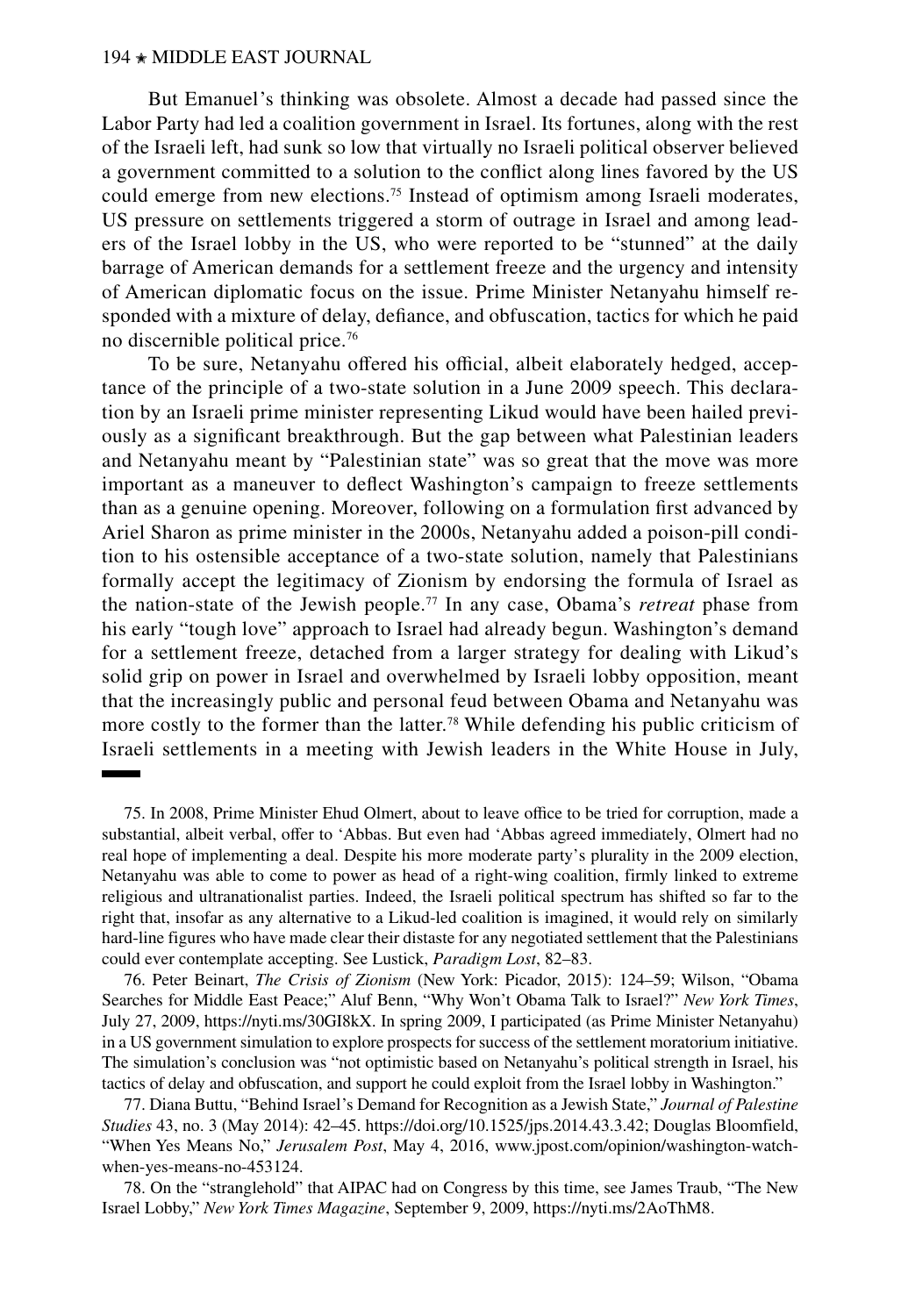Obama simultaneously signaled a weakening of his commitment by inviting former president Bill Clinton's Middle East negotiator Dennis Ross to "quarterback" the administration's policies toward Iran, the so-called Arab Spring, and, eventually, the Arab-Israeli conflict.79

In September 2009, echoing the plaintive apologies and admissions of failures handed to Anwar al-Sadat by Gerald Ford and Jimmy Carter, Obama confessed to PA president Mahmud 'Abbas that he "couldn't get the freeze," according to one of 'Abbas's aides. The terms of Obama's initiative changed accordingly. Calling for Israeli restraint on settlements, Mitchell proposed a temporary moratorium on settlement construction, with exceptions and loopholes as negotiated with Israel. Meanwhile, Obama urged the Palestinians to enter negotiations, despite continued settlement construction.80 Israel acceded to a 10-month freeze, beginning in November 2009, with an exception for 3,000 housing units already under construction in the West Bank. Israel imposed no limits, however, on building in East Jerusalem, and it granted permission for "public building" construction within existing settlements.<sup>81</sup>

A key factor in Obama's decision to demand a complete settlement freeze had been 'Abbas's argument that, as long as the settlement juggernaut continued, he would be unable to negotiate with Israel.<sup>82</sup> Netanyahu's demand that Palestinians accept a Zionist definition of the State of Israel, his tactics of obfuscation and delay, and the toothless and temporary "moratorium" that had been substituted for the promised freeze were too much even for the usually pliable 'Abbas. The furthest the PA president would go was to agree to relaunch negotiations subject to a "a complete halt to settlements, including in Jerusalem, for a fixed period."83 US diplomats begged 'Abbas to change his mind but finally settled for "proximity talks," with Mitchell carrying messages back and forth between Israelis and Palestinians. Washington's goal in these talks, as *Time* magazine put it, was not to reach an agreement but "to avoid being blamed for their failure."<sup>84</sup>

Indeed the most memorable aspect of the proximity talks were the frantic efforts made by the US to persuade Israel to accept a mere three-month extension of the moratorium that had made those (fruitless) talks possible. Although the offer's de-

<sup>79.</sup> Wilson, "Obama Searches for Middle East Peace." Ross was widely perceived as the Israel lobby's man in the Obama administration. Akiva Eldar, "Obama, the First U.S. President to Tell AIPAC the Truth," *Haaretz*, May 22, 2011, [www.haaretz.com/1.5015420.](http://www.haaretz.com/1.5015420) Upon leaving his post in November 2011, Ross joined the AIPAC-tied Washington Institute for Near East Policy, where he was named "counselor and William Davidson Distinguished Fellow." The overall argument of Ross's 2015 book, *Doomed to Succeed*, is that America always loses when it distances itself from Israel.

<sup>80.</sup> Elise Labott, "Obama Drops Demand that Israel Freeze Settlements," *CNN*, September 23, 2009, [https://cnn.it/2ZVEymB.](https://cnn.it/2ZVEymB) See also Ross, *Doomed to Succeed*, 371–72.

<sup>81.</sup> Ethan Bronner and Mark Landler, "Israel Offers a Pause in Building New Settlements," *New York Times*, November 25, 2009, <https://nyti.ms/2TLZ7On>.

<sup>82. &#</sup>x27;Abbas made this argument directly to Obama in a May 2009 meeting. See the account provided by PA foreign minister Saeb Erekat, reported in Clayton Swisher, *[The Palestine Papers: The](https://hesperus.press/products/the-palestine-papers-the-end-of-the-road-pb) [End of the Road?](https://hesperus.press/products/the-palestine-papers-the-end-of-the-road-pb)* (London: Hesperus Press, 2011), 227–28.

<sup>83.</sup> Agence France-Presse, "Abbas Calls for Settlement Freeze 'for a Fixed Period,'" *Miftah*, January 14, 2010, [http://miftah.org/Display.cfm?DocId=21500&CategoryId=5.](http://miftah.org/Display.cfm?DocId=21500&CategoryId=5)

<sup>84.</sup> Tony Karon, "Israelis and Palestinians: Agreeing to Talk, and to Fail," *Time*, March 8, 2010, [http://content.time.com/time/world/article/0,8599,1970563,00.html.](http://content.time.com/time/world/article/0,8599,1970563,00.html)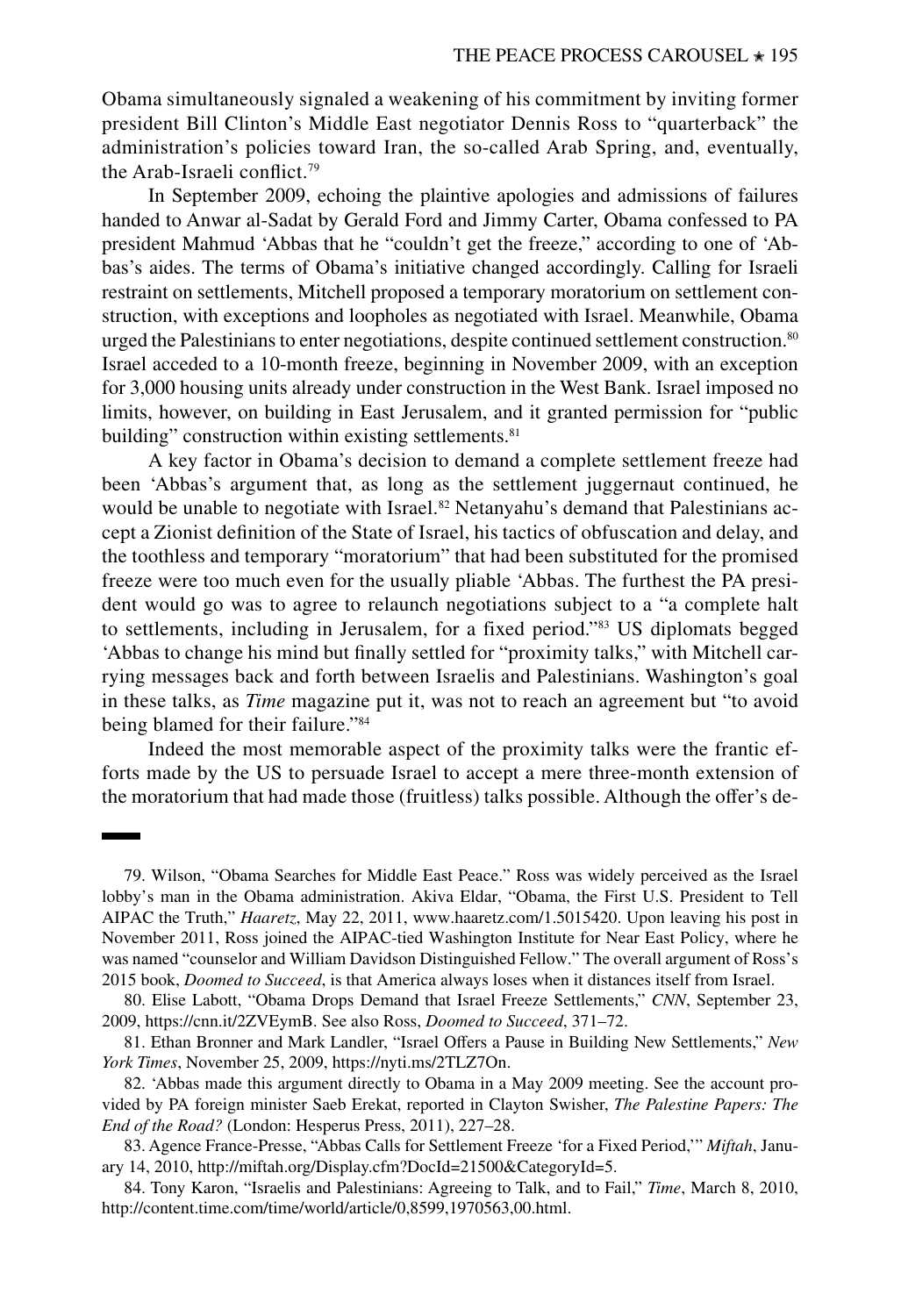tails were not made public, its scale was so astounding that its contents were quickly leaked. The offer included \$3 billion worth of stealth fighter-bombers, layered missile defense and early warning systems, and a one-year guarantee of US vetoes of United Nations Security Council resolutions. The US also endorsed Israel's conception of the Jordan Valley as a security zone and promised not to ask for limits on settlements again, to place more sanctions against Iran, to continue supporting Israeli policies of ambiguity regarding its nuclear weapons, and to eventually sign a comprehensive US-Israel security agreement.<sup>85</sup> Even veteran observers were baffled at the American offer and highly critical.86

No one has argued that a three-month extension of the proximity talks would have resulted in substantive progress toward peace. So what was the motivation for making such an extravagant offer? The episode is best understood as the beginning of the *compensation* phase of the peace process carousel: the beginning of a fiveyear quest to repair the domestic political damage done by Obama's short-lived but high-profile 2009 demand for substantial Israeli restrictions on West Bank settlement construction.

As early as May 2010, Democrats in Congress had begun worrying about the political consequences of Obama's demands. In a meeting with 37 Jewish senators and House representatives, Obama heard worry, concern, and criticism. He was told that the administration had adopted too harsh a "focus on settlements, undertaken without congressional consultation."87 For the president, the odds that his shrunken peace initiative might succeed and actually lead to an Israeli-Palestinian peace appeared insignificant compared to the certainty that the Israel lobby and its supporters would derail his domestic agenda and punish his party.

In Washington, Ross went head to head with Mitchell. While Mitchell wanted to continue with the peace process, Ross wanted to ditch it.<sup>88</sup> By shifting American emphasis from Israeli behavior (e.g., expanding settlements) to Israeli concerns (e.g., Iran and international boycott and "delegitimization" campaigns), Obama could burnish his "pro-Israel" credentials as part of an extended campaign to compensate for the perceived affront to the American-Israeli "special relationship" associated with his quarrel with Netanyahu over West Bank settlements.

85. David Makovsky, "Dear Prime Minister: U.S. Efforts to Keep the Peace Process on Track," Washington Institute, *Policy Watch* no. 1707 (September 29, 2010), [www.washingtoninstitute.org/policy-analy](http://www.washingtoninstitute.org/policy-analysis/view/dear-prime-minister-u.s.-efforts-to-keep-the-peace-process-on-track)[sis/view/dear-prime-minister-u.s.-efforts-to-keep-the-peace-process-on-track](http://www.washingtoninstitute.org/policy-analysis/view/dear-prime-minister-u.s.-efforts-to-keep-the-peace-process-on-track); Noam Shelef, "The American Incentives and the Settlements Freeze: What's on the Table?" Americans for Peace Now, November 15, 2010, [http://archive.peacenow.org/entries/the\\_american\\_incentives\\_and\\_the\\_settlements\\_freeze\\_](http://archive.peacenow.org/entries/the_american_incentives_and_the_settlements_freeze_whats_on_the_table) [whats\\_on\\_the\\_table;](http://archive.peacenow.org/entries/the_american_incentives_and_the_settlements_freeze_whats_on_the_table) Nimrod Goren, "A Package Not Delivered: US Incentives and Israel's Settlement Freeze," *International Spectator* 46, no. 1 (2011), 29–30, [https://doi.org/10.1080/03932729.2011.567904.](https://doi.org/10.1080/03932729.2011.567904)

86. See the remarks of two former American ambassadors to Israel — including Martin Indyk's warning "not to pay with strategic coin for mere tactical breathing room" and Daniel Kurtzer's description of the proposal as "an extraordinary package for essentially nothing" — quoted in Mark Landler, "Risk and Advantages in U.S. Effort in Mideast," *New York Times*, October 5, 2010, [https://](https://nyti.ms/3ccIXnr) [nyti.ms/3ccIXnr](https://nyti.ms/3ccIXnr). When Netanyahu demanded explicit exclusion of expanded East Jerusalem from the moratorium, Washington withdrew its offer.

87. Wilson, "Obama Searches for Middle East Peace."

88. Wilson, "Obama Searches for Middle East Peace."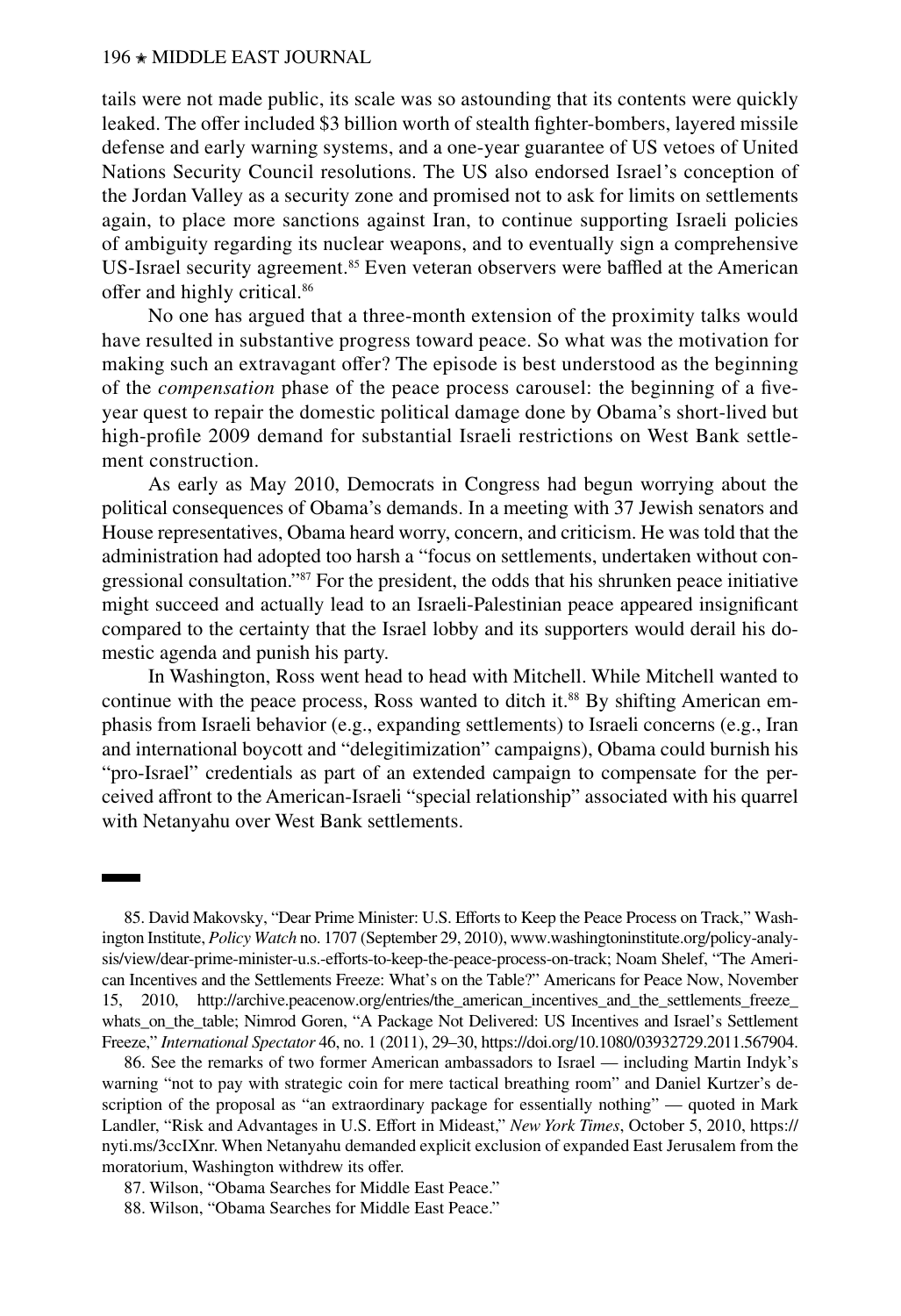Ross's view prevailed.<sup>89</sup> In late 2010 and early 2011, both Israeli and Palestinian officials expressed "bewilderment at Mitchell's hands-off approach."90 In early April 2011, Mitchell submitted his resignation. The shift in diplomatic gears, from retreat to compensation was also apparent in the president's own behavior. In a phone call that January, Obama threatened 'Abbas with pulling \$450 million in US aid if the Palestinian president did not withdraw an anti-settlement resolution that had been submitted to the UN Security Council. 'Abbas refused. Despite his earlier initiative for a freeze, the US vetoed the anti-settlement resolution three weeks later; the Obama administration's first use of that power. $91$ 

Five days after Mitchell's resignation Obama went to the State Department to give a speech on Middle East policy in the midst of the Arab Spring. Obama angered the government in Israel by referring to the pre-1967 armistice lines as the basis for negotiations but followed Ross's advice by avoiding the issues of Jerusalem and refugees and moving dramatically away from the "even-handed" or "honest broker" posture he had cultivated previously.<sup>92</sup> Obama noted that Palestinians continued to suffer the "humiliation of occupation," but his language about Israeli concerns was considerably stronger: for Israelis, he said, the conflict "has meant living with the fear that their children could be blown up on a bus or by rockets."93

Obama's volte-face on the issue of Israeli-Palestinian relations was dramatic. For peace activists his shift of gears on the issue was "jarring." It was now "all AIPAC, all the time."94Doubling down in this *compensation* phase of the cycle, Obama's speech to AIPAC's annual conference in 2011 featured two references to Israel as both a Jewish state and "the homeland of the Jewish people," formulations very close to Netanyahu's demands. Obama also retreated from remarks he had made about the pre-1967 lines as a basis for negotiations with land swaps by reinterpreting them as consistent with the Netanyahu position that areas of the West Bank densely populated by Jewish settlers would not be subject to negotiations.<sup>95</sup> In his annual address to the UN General As-

89. See Dennis Ross, *Doomed to Succeed,* 382; Khalidi, *Brokers of Deceit*, 98–99.

90. Daniel Stone, "George Mitchell Resigns: What Envoy's Awkward Exit Signals for Mideast," *Daily Beast*, May 13, 2011, [www.thedailybeast.com/george-mitchell-resigns-what-envoys-awkward](http://www.thedailybeast.com/george-mitchell-resigns-what-envoys-awkward-exit-signals-for-mideast)[exit-signals-for-mideast.](http://www.thedailybeast.com/george-mitchell-resigns-what-envoys-awkward-exit-signals-for-mideast)

91. Colum Lynch, "Obama Administration Rejects Israel Resolution, Using U.N. Veto for First Time," *Foreign Policy*, February 18, 2011, [https://foreignpolicy.com/2011/02/18/obama-administra](https://foreignpolicy.com/2011/02/18/obama-administration-rejects-israel-resolution-using-u-n-veto-for-first-time/)[tion-rejects-israel-resolution-using-u-n-veto-for-first-time/.](https://foreignpolicy.com/2011/02/18/obama-administration-rejects-israel-resolution-using-u-n-veto-for-first-time/)

92. Stone, "George Mitchell Resigns."

93. White House, Office of the Press Secretary, Remarks by the President on the Middle East and North Africa, May 19, 2011, [https://obamawhitehouse.archives.gov/the-press-office/2011/05/19/](https://obamawhitehouse.archives.gov/the-press-office/2011/05/19/remarks-president-middle-east-and-north-africa%20) [remarks-president-middle-east-and-north-africa%20.](https://obamawhitehouse.archives.gov/the-press-office/2011/05/19/remarks-president-middle-east-and-north-africa%20)

94. MJ Rosenberg, "Obama Gives Up, AIPAC Wins," *Al Jazeera*, May 18, 2011, [www.aljazeera.](http://www.aljazeera.com/indepth/opinion/2011/05/201151783043474842.html) [com/indepth/opinion/2011/05/201151783043474842.html.](http://www.aljazeera.com/indepth/opinion/2011/05/201151783043474842.html) The shift was apparent three months earlier when the US vetoed the UN Security Council resolution on settlements whose language matched the president's own rhetoric. Rosenberg quoted Obama as a candidate as having told him that, as president, he would eventually have to eschew the role of an "honest broker" and bow to the power of the Israel lobby. Rosenberg had worked at AIPAC for four years in the 1980s, then as an aide to various congressional representatives and senators.

95. White House, Office of the Press Secretary, Remarks by the President at the AIPAC Policy Conference 2011, May 22, 2011, [https://obamawhitehouse.archives.gov/the-press-office/2011/05/22/](https://obamawhitehouse.archives.gov/the-press-office/2011/05/22/remarks-president-aipac-policy-conference-2011) [remarks-president-aipac-policy-conference-2011.](https://obamawhitehouse.archives.gov/the-press-office/2011/05/22/remarks-president-aipac-policy-conference-2011)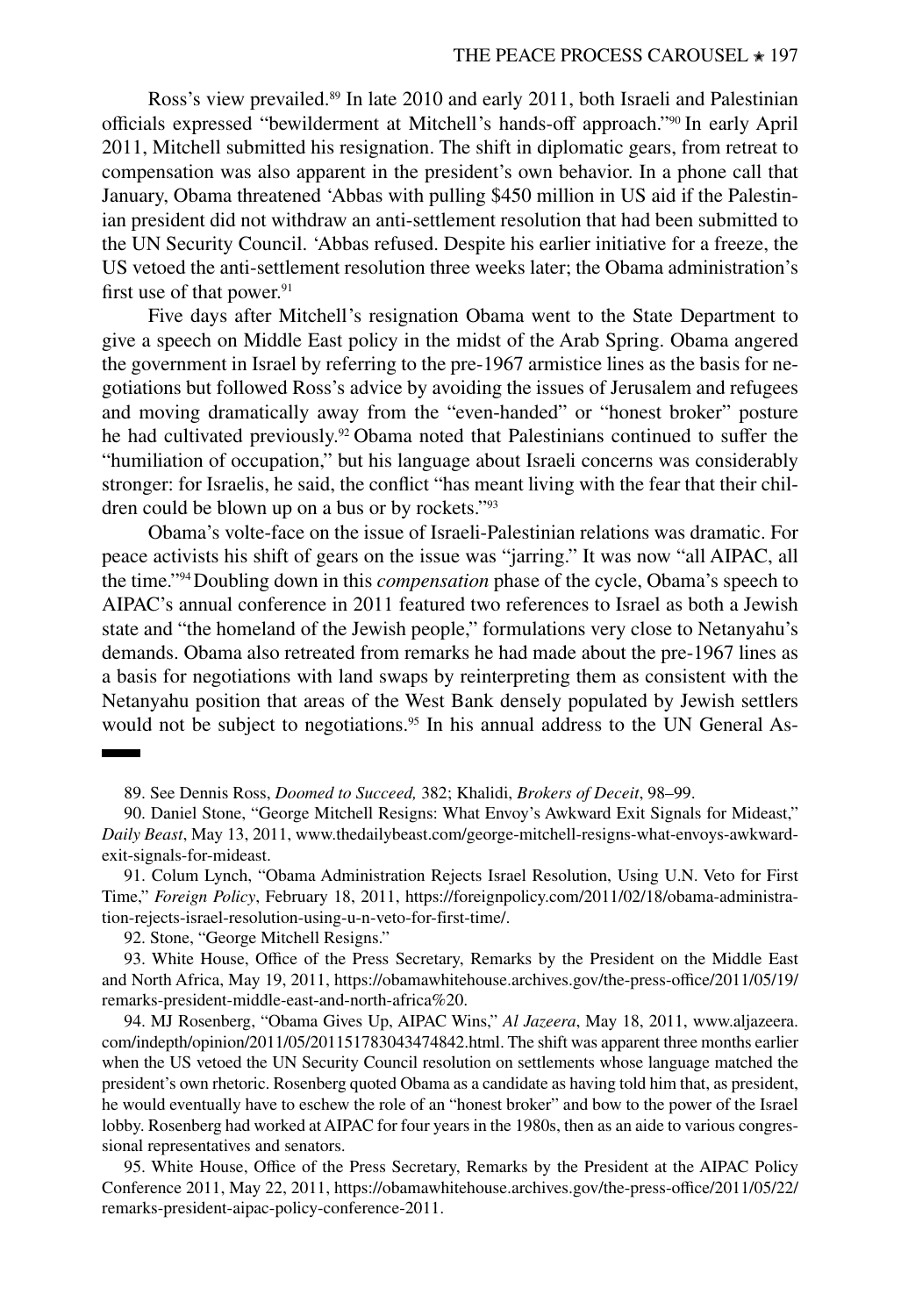sembly that year, Obama shifted from criticizing Israeli settlements and advocating a two-state solution to identification with Israeli victims of Palestinian terrorism, opposition to UN action as contrary to the principle of direct negotiations between the parties, and condemnations of challenges to the legitimacy of the Jewish state.<sup>96</sup> Remarkably, Obama's 2015 speech to the General Assembly contained not a single reference to the Israeli-Palestinian conflict.97

The Netanyahu government quickly exploited Obama's new rhetoric of understanding and support for Israeli positions. In the summer of 2011, Israeli officials worked closely with Dennis Ross. By cherry-picking language from Obama speeches, they produced a one-page position paper that omitted any mention of settlements. Ross then presented this statement to the other members of the so-called Quartet (Russia, the European Union, and the UN) as a framework for resuming Israeli-Palestinian negotiations.98

### *OBAMA AND KERRY, 2013–17*

In his second term President Obama remained in a *compensation* posture toward Israel. To be sure, Obama did authorize his new secretary of state, former Massachusetts senator John Kerry, to try to restart Israeli-Palestinian negotiations. Universally referred to as the "Kerry initiative," the effort lasted for nine months but elicited almost no public support from the president. Though Kerry initially declared his goal to be a comprehensive peace, that objective was "steadily downgraded," as author Nathan Thrall described, "to a framework agreement between the parties, to an American framework proposal . . . , to a mere extension of talks without a framework."99 In fact, the talks never really moved beyond disputes over confidence-building measures related to settlements and Israel's release of Palestinian prisoners. Despite an estimated 100 meetings, Kerry's efforts came to naught, with Palestinians and Israelis blaming each other for the failure.<sup>100</sup>

Middle East foreign policy activity during Obama's second term was dominated by the long and complex negotiations leading to the Joint Comprehensive Plan of Action, signed in July 2015 by the US, China, Russia, Britain, France, Germany, and

<sup>96.</sup> Josh Gerstein and Jennifer Epstein, "Netanyahu Praises Obama," *Politico*, September 21, 2011, [https://politi.co/2zIoWYM.](https://politi.co/2zIoWYM)

<sup>97.</sup> White House, Office of the Press Secretary, Remarks by President Obama to the United Nations General Assembly, September 28, 2015, [https://obamawhitehouse.archives.gov/the-press-of](https://obamawhitehouse.archives.gov/the-press-office/2015/09/28/remarks-president-obama-united-nations-general-assembly)[fice/2015/09/28/remarks-president-obama-united-nations-general-assembly.](https://obamawhitehouse.archives.gov/the-press-office/2015/09/28/remarks-president-obama-united-nations-general-assembly)

<sup>98.</sup> Daniel Levy, "America's Failed Quartet Sophistry," July 22, 2011, [https://foreignpolicy.](https://foreignpolicy.com/2011/07/22/americas-attempted-quartet-sophistry/) [com/2011/07/22/americas-attempted-quartet-sophistry/](https://foreignpolicy.com/2011/07/22/americas-attempted-quartet-sophistry/). The Quartet had been established in 2002 as part of the Madrid negotiations as diplomatic vehicle for coordinating efforts to achieve an Israeli-Palestinian peace agreement. Ross's proposal to the Quartet was rejected.

<sup>99.</sup> Thrall, *The Only Language They Understand*, 203.

<sup>100.</sup> William Booth and Ruth Eglash, "Kerry's Nine-Month Quest for Middle East Peace Ends in Failure," *Washington Post*, April 29, 2014, <https://wapo.st/2AoJIfP>. On the failure of the Kerry initiative, see also Rashid I. Khalidi, "Chronicles of a Death Foretold," *Journal of Palestine Studies* 43, no. 3 (Spring 2014): 40–42.<https://doi.org/10.1525/jps.2014.43.3.40>; Mouin Rabbani, "It's Not Over until It's Over," *Journal of Palestine Studies* 43, no. 3 (Spring 2014): 51–55. [https://doi.org/10.1525/](https://doi.org/10.1525/jps.2014.43.3.51) [jps.2014.43.3.51](https://doi.org/10.1525/jps.2014.43.3.51).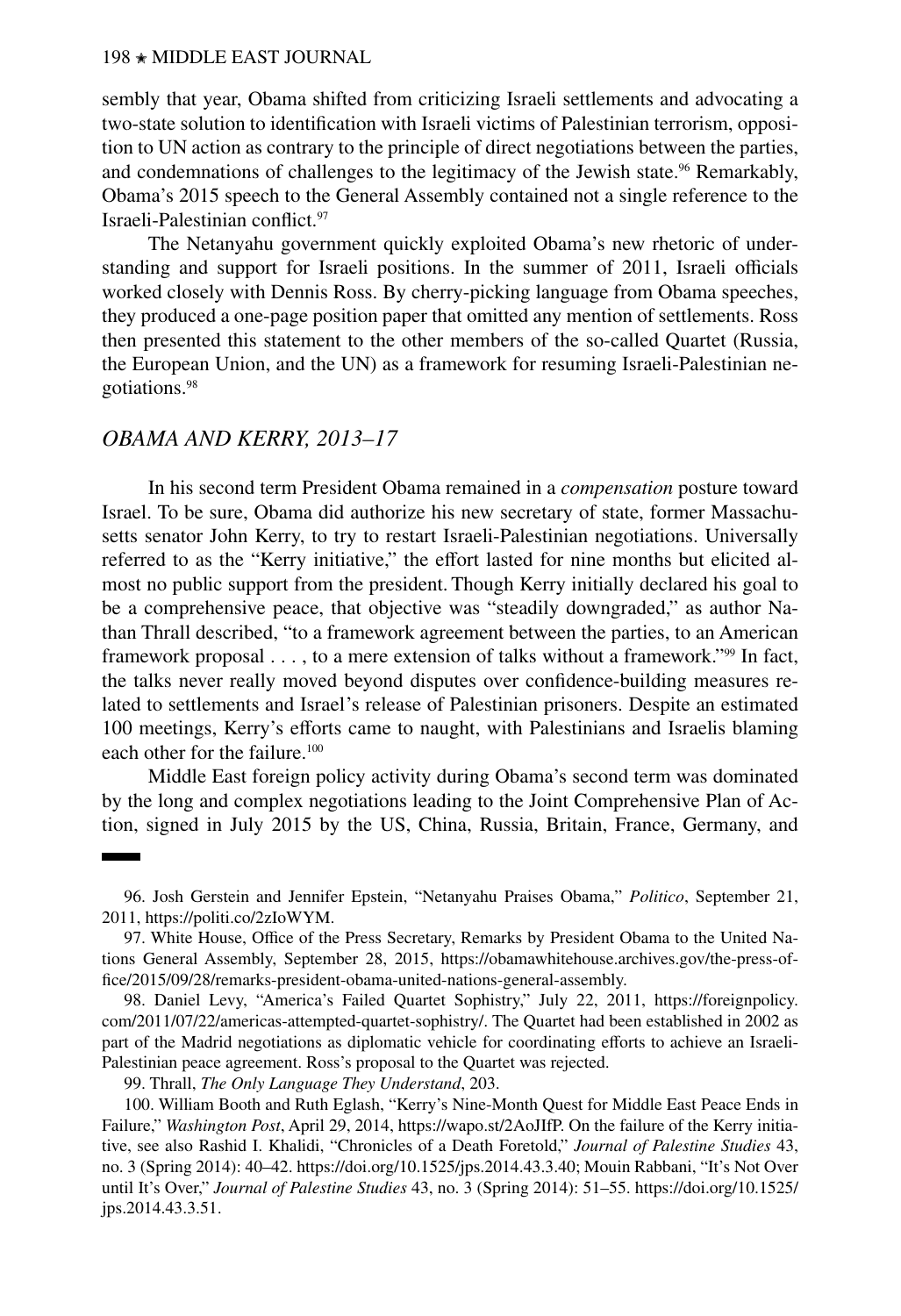Iran to limit Iran's nuclear program. Israel ferociously opposed almost any negotiated agreement with Iran. It is in this context that one can understand not only Obama's avoidance of confrontation with Israel over settlements and Palestinian issues, but the public zeal with which he and administration officials advertised their campaign for a 10-year memorandum of understanding that would award Israel with a guarantee of unprecedented American military support.

In September 2016, administration officials bragged that this promise of \$38 billion dollars in military aid to Israel was "the single largest pledge of military assistance to any country in American history."<sup>101</sup> The new aid package was an attempt by Obama to mend relations with the Israel lobby and its constituencies. This was apparent not only in the repeated efforts by administration officials to highlight its unprecedented scale and generosity but by the Netanyahu government's cat-andmouse game of publicly casting doubt on whether it would agree to accept it, thereby threatening repeatedly to deprive the administration of the political capital it was trying to retrieve. $102$ 

#### *THE FUTURE OF A NASH EQUILIBRIUM*

Repeated cycles of futile American-orchestrated negotiations involving Israelis and Palestinians are a Nash equilibrium. Fruitless negotiations or talks about starting negotiations stagger on, fail, restart, stagger on, fail, restart, etc. because four key (but not equal) players in this "game" prefer the facade of a peace process to unilateral attempts to achieve what they would really like. These four players are the Israeli government, the United States government, the Palestinian Authority (PA), and what might be called the "peace process industry." Traditional scholarship and punditry, focused on the dexterity or ineptitude of the players or on evaluating diplomatic tactics or prospects for successful negotiations, can contribute no more to understanding why the carousel continues to revolve than would consideration of the equestrian skills of riders on a real merry-go-round for predicting where they are headed. What must be understood is the logic of the set of circumstances driving this outcome.

Israeli governments would prefer the Palestinian cause be removed from the agenda altogether, affording them a free hand in the West Bank and the Gaza Strip. Continuing negotiations to nowhere, with a vacant two-state slogan as an official framework, is suboptimal but acceptable. Under the pretext that negotiations may be about to begin, or might be reaching a crucial stage, settlement construction and other steps toward annexation can be encouraged as an urgent necessity to secure the Jewish presence in the Biblical homeland. An official stance of openness to "painful compromises" and "unconditional negotiations" with Palestinians also aids Israeli diplomatic efforts to avoid international pariah status.

<sup>101.</sup> Susan Rice, "The U.S. Is Making a Historic Investment to Protect the Security of Israel," The White House, blog, September 14, 2016, [https://obamawhitehouse.archives.gov/blog/2016/09/14/us](https://obamawhitehouse.archives.gov/blog/2016/09/14/us-making-historic-investment-protect-security-israel)[making-historic-investment-protect-security-israel](https://obamawhitehouse.archives.gov/blog/2016/09/14/us-making-historic-investment-protect-security-israel).

<sup>102.</sup> Barbra Opall-Rome, "Israel Balks at Obama's New 10-Year Aid Offer," *Defense News*, July 15, 2016, [www.defensenews.com/2016/07/15/israel-balks-at-obamas-new-10-year-aid-offer/](http://www.defensenews.com/2016/07/15/israel-balks-at-obamas-new-10-year-aid-offer/). For an inside account of Obama's frustrations with Netanyahu's behavior, see Ben Rhodes, *[The World as It](https://www.penguinrandomhouse.com/books/564509/the-world-as-it-is-by-ben-rhodes/) [Is: A Memoir of the Obama White House](https://www.penguinrandomhouse.com/books/564509/the-world-as-it-is-by-ben-rhodes/)* (New York: Random House, 2018), 145–46.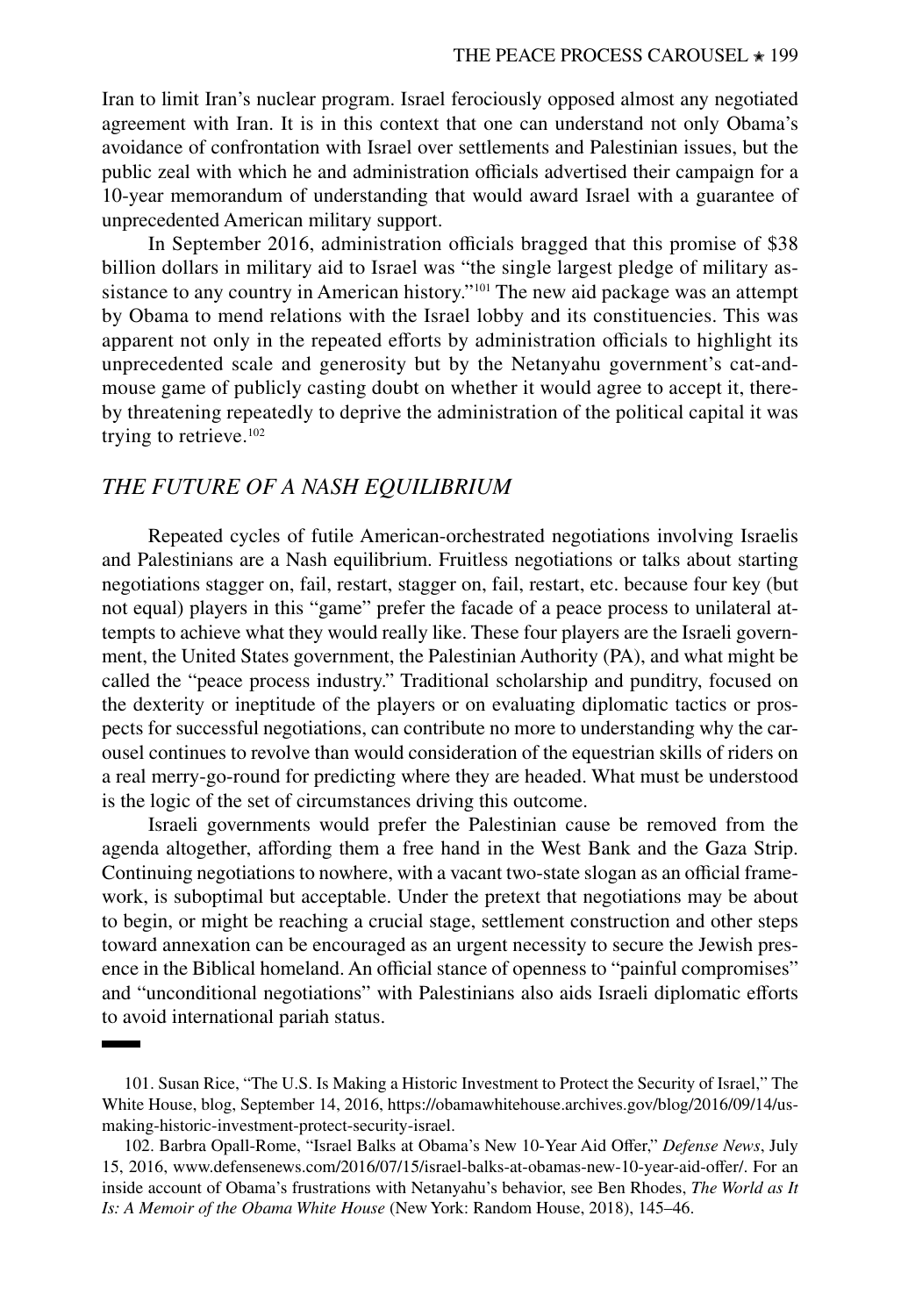Though American presidents have genuinely desired a negotiated end to the Israeli-Palestinian conflict, they have never found it politically rational to exert the pressure on Israel required to compel concessions necessary for a sustainable peace. On the other hand, even the incumbent administration of Donald Trump has found that diplomacy offering at least the appearance of the pursuit of peace has rewards to justify the humiliations associated with failure. Most important is the protection against Israel lobby attacks that presidents typically gain by officially engaging with Israeli governments in talks about peace. US administrations also find it convenient to respond to European, Arab, and Muslim criticism of Washington's unbalanced policies by using the "peace process" to justify its "restraint" toward Israel. This is why the Trump plan of January 2020, despite its unprecedented endorsement of far-right Israeli talking points, officially presents itself, as have so many other American diplomatic initiatives, as a vehicle for achieving peace by means of a two-state solution.<sup>103</sup>

The PA would certainly prefer establishment of a real Palestinian state next to Israel. But faced with Israeli stonewalling and American diplomats who operate as Israel's lawyers, that objective is unattainable. The (barely) acceptable alternative is for it to continue pretending that productive negotiations might occur. Thanks to this charade it has collected billions of dollars from the US and Europe to pay the salaries of its employees, preserve VIP treatment for the leadership, and support a halfway decent standard of living for most of those Palestinians living in the cities and towns putatively under PA control.

And then there is the peace process industry. Legions of pundits, scholars, commentators, funders, and conference organizers have built careers around both the hopes and fears that the revolving carousel produces. Their speculations, warnings, maps, and advice fill the newspapers, social media, and the airwaves. While they themselves do not enforce the cycle of failure, the images they produce of the imminent implementation of a two-state solution (as a goad to those terrified of it), or of its complete and final disappearance (as a goad to those yearning for it) do grease the carousel's mechanisms. Meanwhile the endless demand for analysis of the implications of the imminent arrival or demise of a two-state solution ensures the attention and funds required for think tanks, foundations, advocacy groups, and media outlets to thrive.104

Of course, those working for or against a peace agreement would prefer it to end decisively, either in success or failure. But so long as the process itself continues, they can manage. Most relevant here is the perspective of *proponents of a negotiated two-state solution*. Given the choice between a vanishingly small chance of success and having to develop and adopt an entirely new framework for pursuing values of peace, equality, and democracy in this domain, most prefer continuing the fight. It is far easier to raise funds, preserve institutions, and promote careers by describing a closing window of opportunity for two states than to admit that, in fact, the window is closed.

<sup>103.</sup> Ian S. Lustick, "[The One-State Reality: Reading the Trump-Kushner Plan as a Morbid Symp](https://arabworldgeographer.org/doi/pdf/10.5555/1480-6800.23.1.20)[tom](https://arabworldgeographer.org/doi/pdf/10.5555/1480-6800.23.1.20)," *Arab World Geographer* 23, no. 1 (Spring 2020): 20–28.

<sup>104.</sup> For more on the peace process industry, see Ben White, "The Peace Process Industry Keeps the Israeli-Palestinian Conflict Running," *Middle East Eye*, July 26, 2017, [www.middleeasteye.net/](http://www.middleeasteye.net/opinion/peace-process-industry-keeps-israeli-palestinian-conflict-running) [opinion/peace-process-industry-keeps-israeli-palestinian-conflict-running](http://www.middleeasteye.net/opinion/peace-process-industry-keeps-israeli-palestinian-conflict-running); Mark Habeeb, "[Washing](https://thearabweekly.com/washingtons-peace-process-industry-faces-tough-times)[ton's Peace Process Industry Faces Tough Times](https://thearabweekly.com/washingtons-peace-process-industry-faces-tough-times)," *Arab Weekly*, January 28, 2018, p. 17.